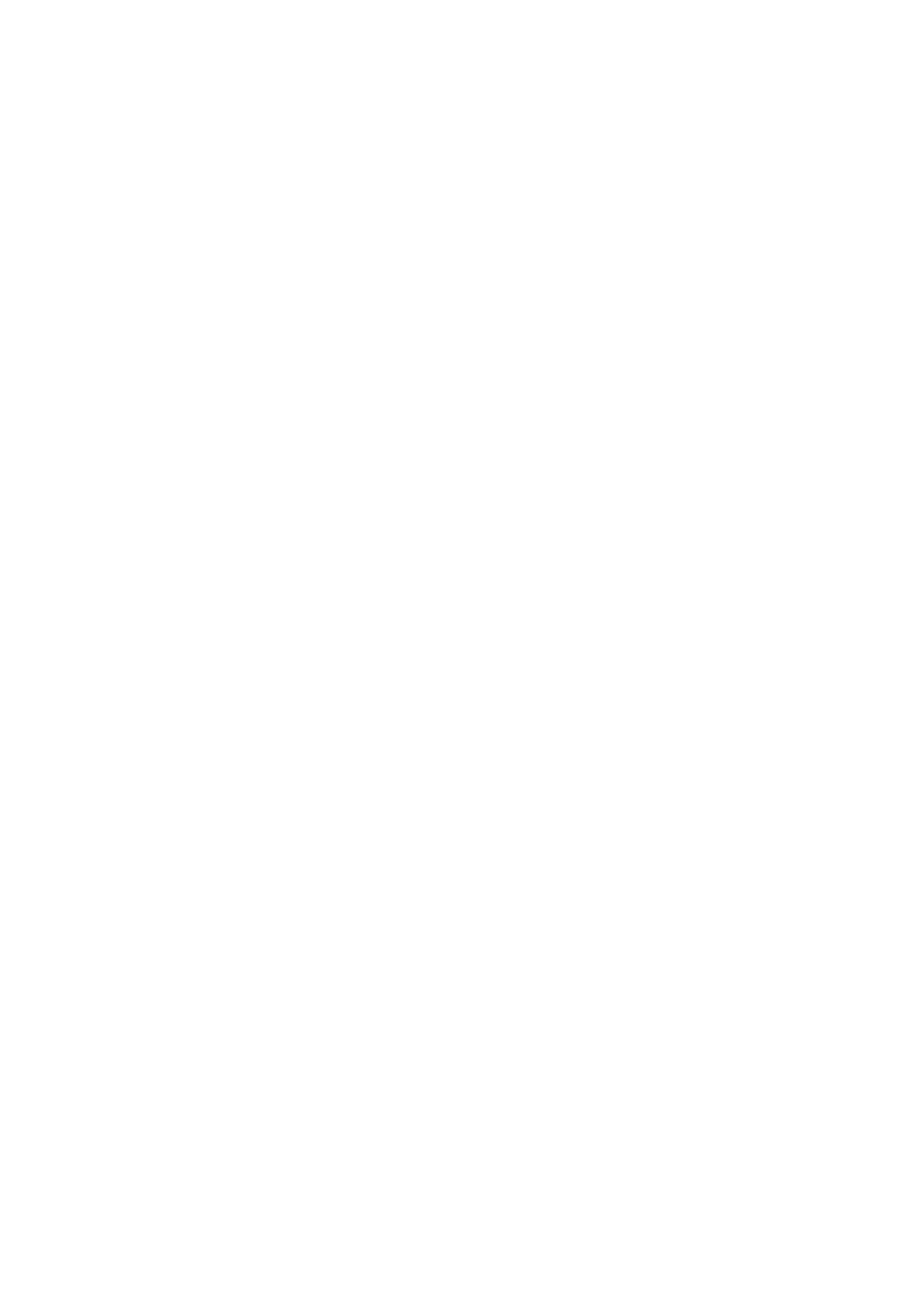*پژوهشنامهٔ انتقادی متون و برنامههای علوم انسانی*، پژوهشگاه علوم انسانی و مطالعات فرهنگی ماهنامهٔ علمی (مقالهٔ علمی ــ پژوهشی)، سال بیستم، شمارهٔ پنجم، مرداد ۱۳۹۹، ۹۹–۱۲۶

# نقد و تحلیل محتوایی کتاب درسی *روش تفسیر قرآن*

خديجه حسين زاده\*

سيداحمد موسوى، \*\* رضا حبيبي \*\*\*

#### جكيده

کتاب درسی مناسب با ویژگیها و شاخصههای خود از کتاب غیردرسی متمـایز مـیشـود. ازآنجاکه کتب درسی در فرایند یادگیری تأثیر کلیدی و تعیینکننـده دارنـد، نقـد و تحلیــل محتوایی کتابهای درسی اهمیت ویژهای دارد. ازاین رو، این مقالـه درصـدد تبیـین حـدود انطباق کتاب *روش تفسیر قرآن* با استانداردهای کتاب درسی است. سؤال اساسبی ایس کـه این کتاب تا چه اندازه با ملاکهای کتاب درسی منطبق است؟ روش پاسـخگــویی بــه ایــن سؤال توصیفی ـ تحلیلی و با تکیه بر تکنیک تحلیل محتواست. بررسی کتـاب و تطبیــق آن با ملاکهای کتاب درسی بیانگر آن است که این اثر بهلحاظ مـلاکهـای محتـوایی کتـاب درسی با معیارهای تازگی اتقان محتوایی مطابقت دارد، اما اشکالات محتوایی مانند استفاده از عناوين انتزاعي و مبهم، اصلي شمردن مطالب پشتيبان، و نامناسـبودن سـاختار برخـي دروس در آن مشهود است. ازسویی از حیث ملاکهای صوری کتاب درسی ٦٧٪ اهــداف، ٦٥٪ تمارین، ٥٠٪ پیش سازمانها، و ١٠/٦٣٪ از خلاصهها وضعت مطلوبی ندارند.

**کلیدواژهها:** نقد کتاب، کتاب درسه *، روش تفسیر قرآن*، روش تحلیل محتوا.

<sup>\*</sup> فارغ|لتحصيل تفسير تطبيقى سطح ٤ جامعة الزهراء سلام الله عليها، مدرس و پژوهشگر رشتهٔ تفسير و علــوم قرآني جامعة الزهراء (نويسندهٔ مسئول)، Hosinzadeh110@gmail.com

<sup>\*\*</sup> استادیار گروه معارف مؤسسهٔ آموزش عالی فخررازی ساوه و مدرس حوزهٔ علمیهٔ قم، musavi6290@gmail.com \*\*\* دکترای فلسفهٔ تعلیم و تربیت، مسئول دفتر تألیف متون درسی جامعة الزهراء، دانشیار و دبیر پژوهشی گروه reza\_35\_mahdi@yahoo.com (أنسانى: reza\_35\_mahdi@yahoo.com تاريخ دريافت: ۰۹/۰۹/۰۹/۲۰ تاريخ پذيرش: ۱۳۹۹/۰۳/۱۸

Copyright © 2018, IHCS (Institute for Humanities and Cultural Studies). This is an Open Access article distributed under the terms of the Creative Commons Attribution 4.0 International, which permits others to download this work, share it with others and Adapt the material for any purpose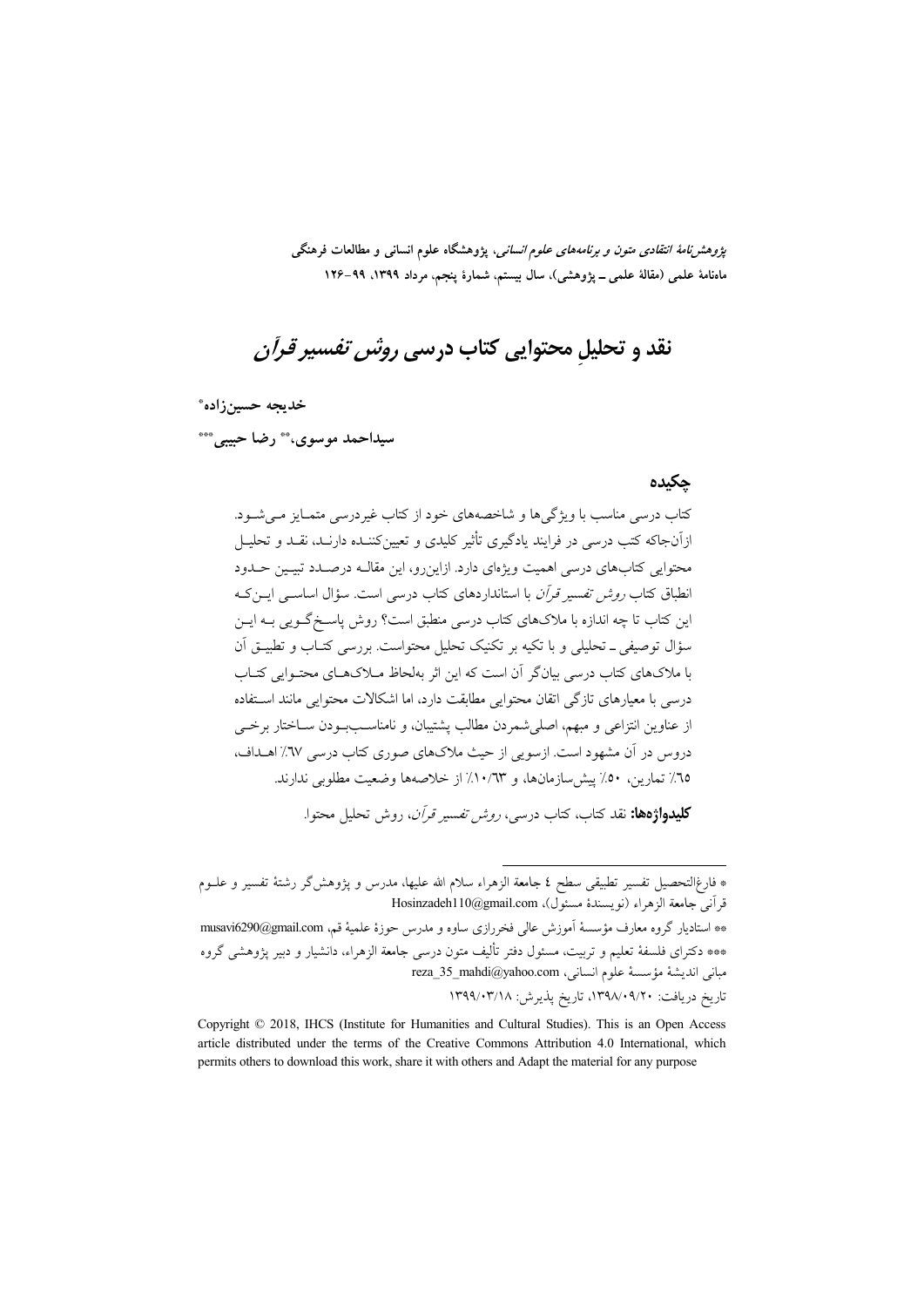#### 1. مقدمه

کتاب درسی عنصر اساسی برنامهریزی است و یادگیری را افزایش میدهد (یارمحمدیان ۱۳۷۷: ۱۵۲). یادگیری در کلاس درس به عوامل مهمی ازجمله استاد، فراگیران، و رسانهها ازجمله کتاب درسی بستگی دارد، اما تأثیر این عوامل در کلاس درس یکســان نیســت و از نظر برخی محققان مرجعیت با کتب درسی است (نوریـان ۱۳۹۳: ۱). کتـاب درســی کتـابی است که برای مقاصد آموزشی تألیف شده و درقالب درونداد نظام آموزشی تلقـی مـیشـود (بازرگان ۱۳۹۰: ۲۰). در قرنهای اخیر نقد کتاب درسـی از کارهـای رایجـی اسـت کـه در کشورهای پیشرفته انجام می شود. مقالات نقد کتاب درسی نوعی تـألیف|نــد کــه بــهصــورت مختصر و فشرده ارزیابی انتقادی محتوا، سـبک، و نقـاط قــوت و ضــعف کتــاب را برعهــده دارند (آصفزاده ١٣٨٤: ١٩٦). اين آثـار اهميـت ويـژهاي دارنـد، زيـرا ازيـكسـو موجـب شناسايي نقاط قوت و ضعف احتمالي كتب درسـي و درنتيجـه اصـلاح و تغييـر احتمـالي محتواي متناسب با اهداف تعيين شده و اصول علمي مي شوند و ازسوي ديگـر شـيوهٔ درسـت طراحي را در اختيار برنامهريزان و مؤلفان كتب درسي قرار مي دهند. همچنـين در اثربخشــي آموزشي بر فراگيران نقش تعيين كننده دارند.

از روش۵های نقد کتب درسی تحلیل محتواست که بـه دو حالـت کمـی و کیفـی انجـام می شود. در روش های کمی، بهطور معمول، تعداد زیادی داده بهطور مختصر تحلیل می شـود که در این روش مجموعهای از متون را استخراج و سپس شمارش و طبقهبندی میکنند. امـا در روش های کیفی مقدار کمی از دادهها بهطور مفصل تحلیـل مـی شــوند و پایــهٔ اطلاعــاتی وجود یا عدموجود یک خصوصیت در متن آموزشی واقع می شوند (فاضـلی ١٣٧٦: ٩٩). در تحلیل محتوای کمی دو عنصر اصلی واحد تحلیل و مقولهٔ تحلیل مطـرح اسـت. اگـر روش تجزیهوتحلیل دادهها در تحلیل محتوای کمی توصیفی ــ تحلیلـی باشـد، عـلاوهبـر تحلیـل فراوانی، هم بستگی یا گسستگی عناصر و مفاهیم نیز بررسی می شود (نوشادی ۱۳۸۲: ٥٦).

در دو دههٔ اخیر در حوزهٔ نقد متون اَموزشی بهروش تحلیل محتوا مقـالات خــوبی تهیــه شده، اما در نقد متون آموزشی رشتهٔ تفسیر و علوم قرآنی، تاجایی که نویسنده در سـایتهـای علمی کشور تحقیق کرده، مقالهای نگــارش نشــده اســت. البتــه در مقالــهٔ «درنگــی در *روش*ر تفسير قرآن»، نوشتهٔ زهرا اخوان صراف، در شمارهٔ ۱۰۹ نشریهٔ *آینهٔ پـژوهش د*ر سـال ۱۳۸۷، نویسندهٔ مقاله نبودِ توضیحات کافی، بـیدقتـی در گـزارش نظـر دانشـمندان، مســتدلiبـودن یارهای از مطالب، تحلیل های ناقص، تنویع افراطی مطالب، رعایــتنکــردن ســطح خــاص از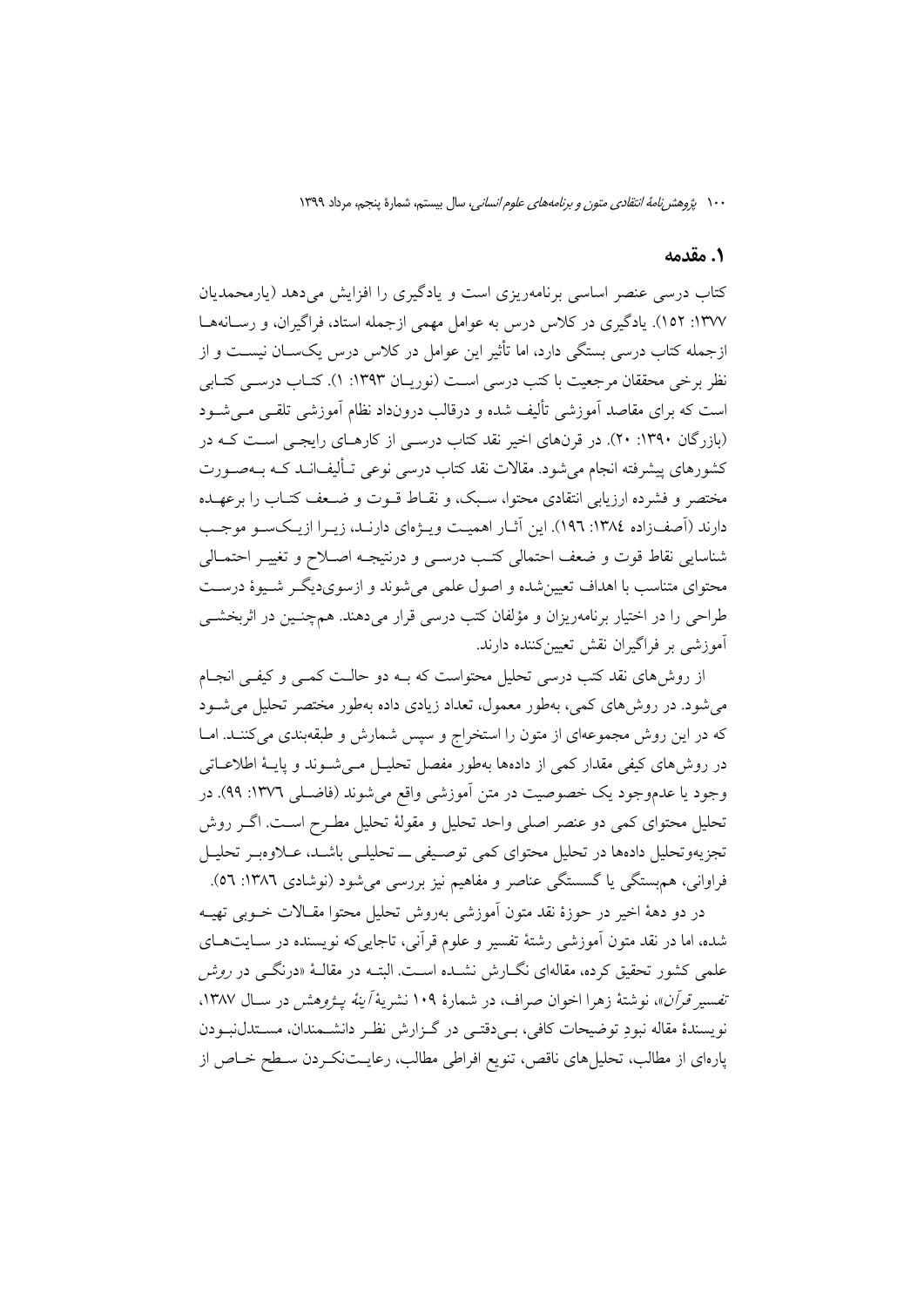فهم براي مخاطبان، عناوين و تعابير نامناسب، و ناهماهنگي دروني برخي مطالب را ازجملـه اشکالات محتوایی کتاب میداند که باتوجهبه تجدیــدچاپ کتــاب بســیاری از آن اشــکالات رفع شده است. نوآوری نوشتار پیش رو تطبیقدادن کتاب *روش تفسیر قـرآن* بــا مؤلفــههــای کتاب درسی بهروش تحلیل محتوایی کیفی است، چراکه این کتاب از مهمترین کتـابهـای رشتهٔ تفسیر و علوم قرآنی در مراکز آموزش عالی است. بنـابراین در گــام نخسـت گزارشــی توصیفی از محتوای کتاب ارائه خواهد شد و در گام بعدی منـابع مـر تبط بــا موضــوع کتــاب معرفی میشود. درادامه، محاسن و کاستی های کتـاب از لحـاظ صـوری و محتـوایی بیـان می شود. در تبیین کاستی ها تـکتـک اجـزای کتـاب (عنـوان، سـاختار، و مقدمـهٔ مؤلـف) و موردبهمورد اجزای هر درس اعم از «محتوای دروس» و تکتک «اهداف»، «پیش سازمان ا»، «ساختار دروس»، «خلاصه»، «فعالیتهای تکمیلی»، و «منابع برای مطالعـهٔ بـیشِّ تـر» بررســی خواهد شد.

## ۲. معرفی کتاب رو*ش تفسیر قرأن*

محمود رجبی از اساتید برجستهای است که از وی آثار زیادی در دو رشــتهٔ «تفســیر و علــوم قرآن» و «جامعهشناسی» منتشر شده است. ازجمله کتابهای قرآنی این استاد برجسته *روش* تفسيد قرأن، شناخت قرأن، اعجاز قرأن، انسان شناسي، منطق فهم قبرأن، چنبه درس درببارهُ ایدئولوژی اسلامی، چنــا درس پیرامـون شــناخت قــرآن، و كتـاب قــرآن شناســی (تــادین درس های استاد مصباح یزدی) است *(زندگیiمهٔ حجتالاسلام والمسلمین محمـود رجبـی*: .(<http://www.jameehmodarresin.org>

رو*ش تفسیر قرآن* از آثار قرآنی این قرآنیژوه معاصر است که مؤسسهٔ یژوهشی حــوزه و دانشگاه در قطع وزیری با جلد شومیز در ۳۰۳ صفحه آن را برای نخستینبار در سـال ۱۳۸۳ چاپ کرده و در سال ۱۳۹٤ ویراست دوم کتاب (چاپ هفتم) منتشر شده است کـه در ایــن مقاله ویراست دوم کتاب نقد و ارزیابی می شود. این کتاب درقالب چهار واحد درســی بــرای دانشجويان كارشناسي ارشد رشتهٔ تفسير در مؤسسه آموزشــي جامعــة الزهــراء (س) و ســاير مؤسسات آموزش عالی کشور تدریس می شود. درمورد تطبیق کتاب با سرفصل هـای برخــی مؤسسات بايد گفت كه كتاب يوشش دهندهٔ بحث آشنايي با اصول و قواعـد تفسـير و بحـث کلیات است و فاقد تبیین مبانی مشترک و اختصاصی مذاهب است، زیرا سرفصـــا هــای ایـــن چهار واحد است: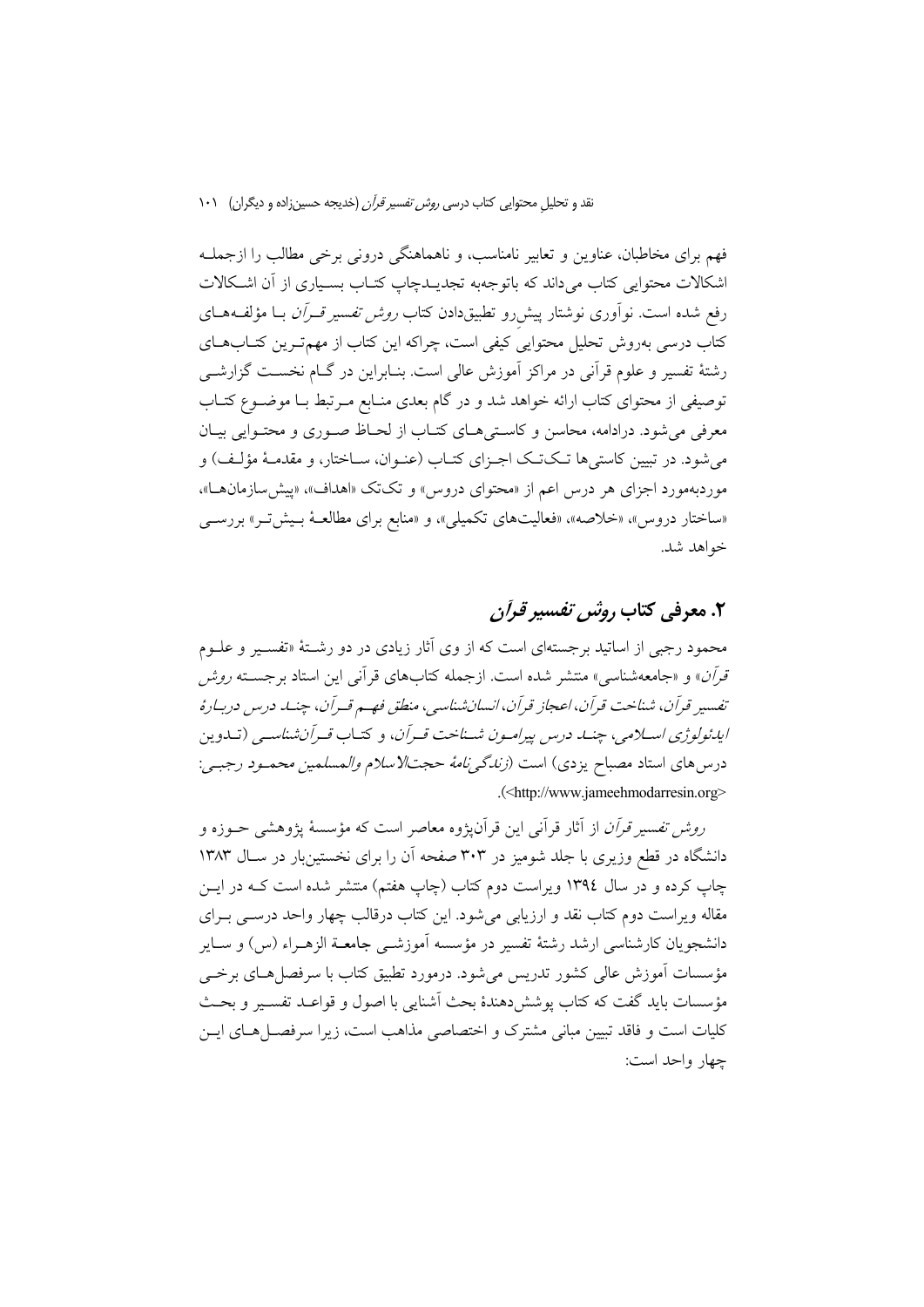ير، منـابع تفسیر، علوم موردنیاز در تفسیر، و شرایط مفســر اســت. قواعــد تفســیر بــه ضــوابط کلــی|ی اطلاق میشود که مفسر در تلاش تفسیری خویش بایـد آنهـا را رعایـت و در چهـارچوب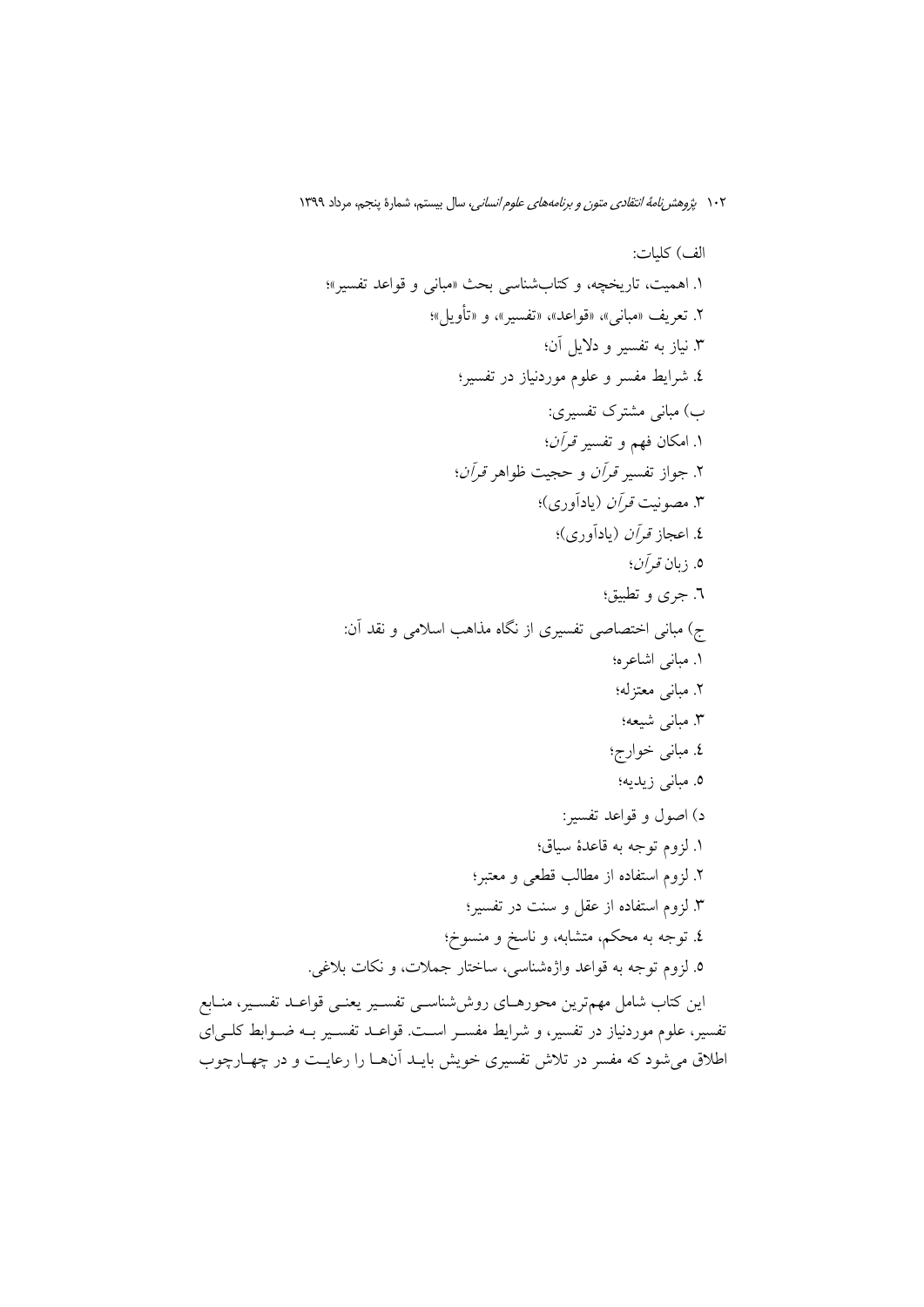آنها تفسیر کند. منابع تفسیر اسناد و مدارکی است که حاوی دادههایی مربوط بـه موضــوعی از موضوعات مطرحشده در آيات است و آگاهي از آن در فهم بهتر آيـات تأثيرگـذار اسـت. علوم موردنیاز به منظومههای معرفتی خاصی اشاره دارد که دربـردارنـدهٔ قواعـد و معیارهـای ارزیابی منابع و دادههای دریافتشده از آنهاست و شرایط مفسر به توانمندیهـای فکـری، روحی، مهارتها، و دیگر ویژگیهایی ناظر است که مفسـر *قـرأن* بایــد از آنهــا برخـوردار باشد (رجبي ١٣٩٤: ٢).

مؤلف محورهـاي پـنجگانــهٔ يادشــده را در هجـده درس تنظـيم كـرده اســت. دو درس نخست، که محور اول را يوشش مي<هند، «مفهومشناسي تفسير، بطن، و تأويـــل»، «تفــاوت و تمایز تفسیر با بطن و تأویل»، «علل نیازمندی به تفسیر»، و «امکان و جواز تفسیر» را بررســـی میکنند. پس|زآن در درس سوم از لزوم شناخت قرائت واقع*ـی قـرآن*، کــه از مبـادی قواعــد تفسیری است، سخن بهمیان آمده است. محور دوم کتاب، درس۵ای چهارم تـا دوازدهــم بـا عناوين «توجه به مفاهيم كلمات در زمان نزول»، «درنظر گرفتن قواعد ادبيات عرب»، «درنظـر قراردادن مجموعه قراين»، «مبناقراردادن علم و علمي»، و «درنظرگرفتن انواع دلالتها» است که پنج قاعدهٔ اساسی در تفسیر *قرآن* را تبیین میکنند. قواعد یادشده دهها قاعدهٔ فرعـی دیگـر درون خود دارند. در پایان بحث از قواعد تفسـیر تــذکاری مهــم اَمــده کــه همــان پرهیــز از درنظرگرفتن معاني بطني بهمنزلهٔ تفسير است.

محور سوم درس۵های سیزدهم تا چهاردهم است که به منـابع تفسـیر اختصــاص یافتــه و در آن از «قــــرَّان»، «منـــابع روايـــي»، «منـــابع لغـــوي»، «منــابع تـــاريخي»، «دادههــاي نقلـــي»، و «دستاوردهای تجربی» بهمنزلهٔ مهمترین منابع تفسیر سخن بهمیان آمده است. محـور چهـارم، که درباب علوم موردنیاز مفسر است، در درس۵ای پانزدهم تا هفدهم مطـرح شـده و علــوم ادبي (لغت، صرف، و نحو)، علوم بلاغي (معاني و بيان)، علوم قرآني، علم كلام، علم اصـول فقه، علم رجال و درايه، علوم تجربي طبيعي، و علوم انساني را بررسي ميكند و سـرانجام در بخش پایانی کتاب یعنـی درس هجـدهم بـه «شـرایط مفسـر» توجـه شـده و «اسـتعدادها و آمادگی های ذاتی»، «بینش ها و شناختها»، «مهارتها»، «حالتها و روحیهها»، و «رفتارهـای» مفسر، که در فهم اَیات تأثیر میگذارد، بحث و بررسی میشود.

۳. مقايسهٔ كتاب *روش تفسير قرآن* با ساير آثار هم موضوع در زمینهٔ روش تفسیر *قرأن*، یگانه کتاب همسطحی که تمام موضوعات مطرح قواعد تفسـیر، منابع تفسیر، علوم موردنیاز در تفسیر، و شرایط مفسر را پوشش دهــد، کتــاب *روش(شناســی*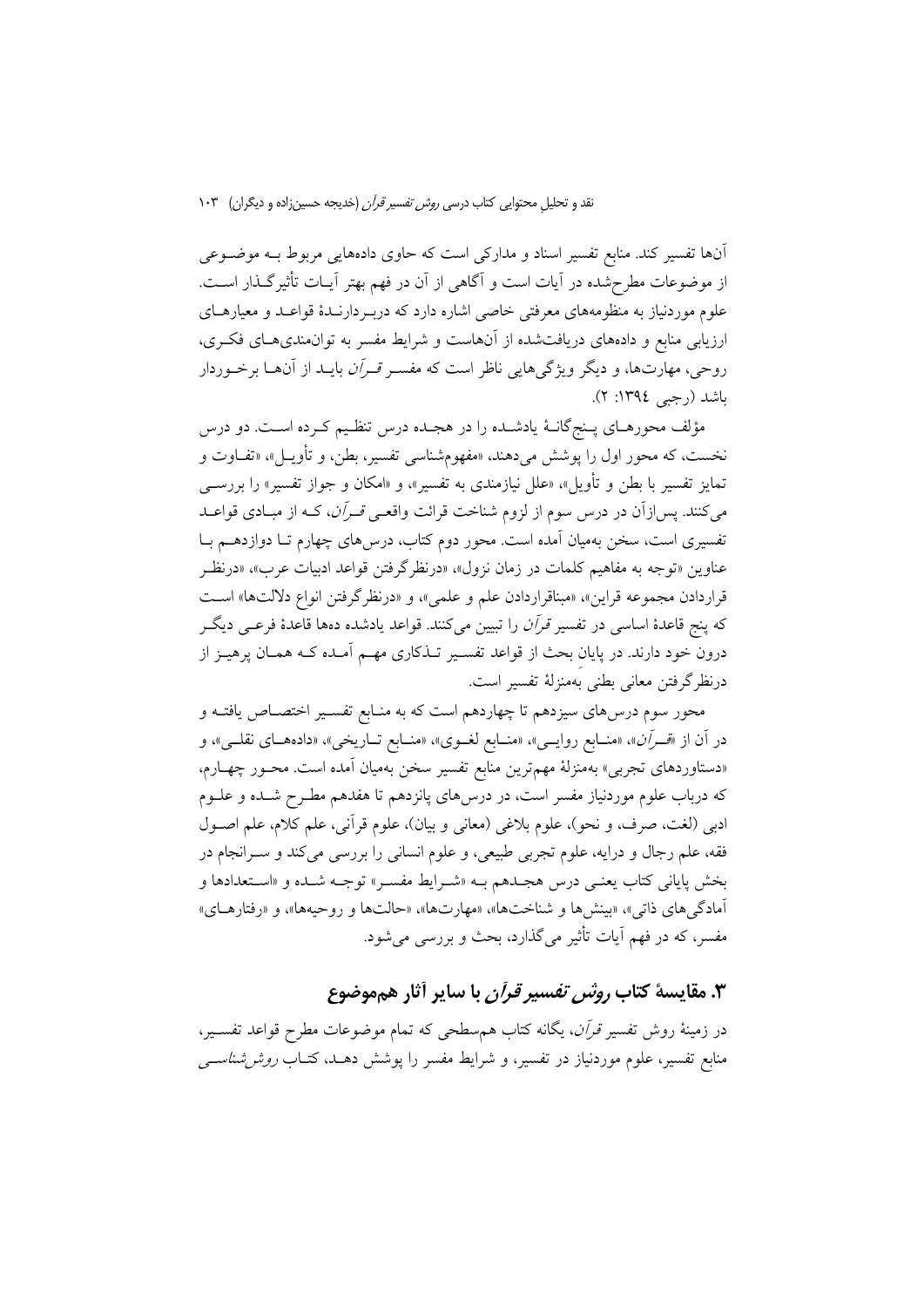*تفسیر قرآن* نوشتهٔ علیاکبر بابایی و همکـارانش اسـت کـه در پـنج فصـل نگــارش شــده و انتشارات پژوهشگاه حوزه و دانشگاه آن را چاپ کرده است. این کتاب یگانه کتابی است که مانند کتاب *روش تفسیر قرآن* رجبی سه بخش کلیات، قواعد تفسیر، منـابع تفســیر، و علــوم موردنیاز مفسران و شرایط مفسر را دارد؛ با این تفاوت که در کتاب *روش شناسی تفسیر قرآن* مباحث مفصل تر و اقوال بیش تری ذیل هر بحث بیان شده اسـت. ازایــن(و محتــوای کتــاب متناسب با سطح شناخت نیست. همچنین چون این کتـاب پژوهشـی اسـت، اسـتانداردهای كتاب آموزشي و درسي را ندارد، يعني فاقد اهداف، پيش سـازمان، خلاصـــه، و فعاليــتهــاي تکمیلی است. ازاین رو *روش تفسیر قرآن* محمود رجبی بر این کتاب رجحان و اولویت دارد.

ازآنجاكه عمده مطالب كتاب رجبي با قواعـد تفسـيري مـرتبط اسـت (رجبـي ١٣٩٤: ٢٤–٢٠٥)، مي توان اين كتاب را با *قواعد تفسير قرآن* بابايي و *قواعد التفسير لدىالشــبعه* فــاكر میبدی مقایسه کرد. کتاب فاکر میبدی یک مدخل دارد و در دو باب تدوین شده است. بــاب اول اين كتاب با عنوان «القواعد العامة» به دو فصل «القواعد المشتركة بـين العلــوم» و «القواعــد المشتركة بين التفسير و الفقه» تقسيم شده است. دومـين بـاب أن بـا عنـوان «القواعـد الخاصـة بالتفسير» حــاوي دو فصــل «القواعــد الخاصــة بالتفســير مطلقــا» و «القواعــد الخاصــة بالتفســير الموضوعي» است. ازجمله قواعد مهمي كه در اين كتاب با رويكرد تطبيقي بيـان مـي شـود، قاعدهٔ حجیت ظواهر *قرآن*، مباحث سیاق و تأثیر در علم تفسیر، شرح قاعدهٔ جری و تطبیــق، ترابط و تناسب آيات، قواعد خطابهاى قرآنى، قواعد نسخ، حكـم تفسـير بــه رأى، احكــام محکم و متشابه، سبب نزول، و تفسیر موضوعی است.

این کتاب استانداردهای کتاب درسـی را نــدارد. امــا کتــاب *قواعــد تفســیر قــرآن* بابــایی مشتمل بر هفت فصل است که همانند *روش تفسیر قــران* اسـتانداردهای کتــاب آموزشــی را دارد؛ یعنی دارای اهداف، پیش سازمان، خلاصه، و فعالیتهای تکمیلی است. نویســنده در آن قاعدههای تفسیری زیادی را برپایهٔ سیرهٔ عقلا در فهم متـون و دلایــل عقلــی و نقلــی تبیــین می کند که آن قواعد عبارت است از لزوم تفسیر آیات طبق قرائت رسول خـدا، لــزوم توجــه به مفاهیم کلمات درمیان عربهای فصیح زمان نزول، لزوم شناسایی تمامی معانی کلمـات از منابع معتبر و اکتفانکردن به معانی ارتکازی، پرهیز از حمل کلمـات بــر مجــاز بــدون قرینــه، لزوم توجه به تمامی قراین متصل در فهم ظهور آیات، لزوم توجه به سیاق، لـزوم توجــه بــه فضاي نزول، لزوم توجه به ويژگي هاي گويندۀ سخن، لزوم توجه به ويژگـي هـاي مخاطـب، لزوم توجه به معرفتهاي بديهي، لزوم شناسايي تمامي قراين منفصل أيات و توجه به آنهـا در فهم مراد خدای متعال از آیات، لزوم توجه به ضرورتهای دینی و مذهبی و اجماعهــای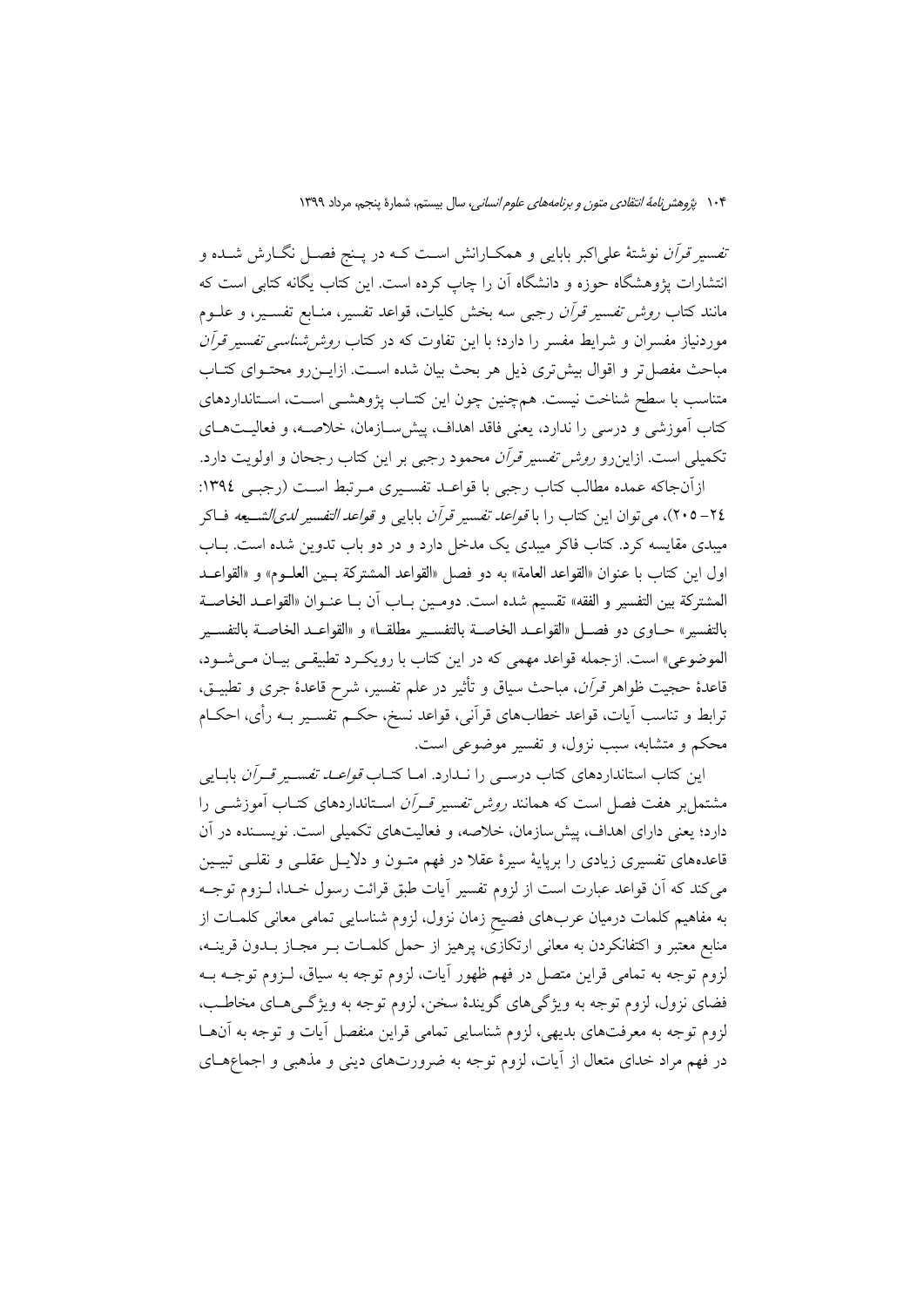معتبر در تفسیر آیات، لزوم توجه به انواع دلالـتهـای آیــات، پرهیــز از ذکــر معــانی بــاطنی فراعرفی برای آیات بدون مستند روایی، و لزوم علم یا علمی بودن مستندات تفسیر.

اگر رجبی در عنوان کتابش اصطلاح «روش» را مترادف با «روششاسی» گرفتـه اسـت، می توان گفت که قواعد تفسیری بابایی فقط پوشش دهندهٔ بخش قواعد بوده و در این بخــش قواعد را منسجمتر و دقیقتر ارائه کرده است. کتاب *روش تفسیر قـرآن ح*ـاوی ســه بخـش کلیات، قواعد تفسیر، منابع تفسیر، و علــوم موردنیــاز مفســران و دارای اســتانداردهای کتــاب درسی است، ازاین٫رو این کتاب بر کتب معرفی٬شدهٔ دیگر اولویت دارد.

## ٤. محاسن كتاب رو*ش تفسير قرآن*

کتاب *روش تفسیر قرآن* ویژگیهایی دارد که این کتاب را از کتب همطراز خود متمایز کـرده است. ازجمله محاسن این کتاب می توان به موارد زیر اشاره کرد: الف) داشتن اسلوب كتاب درسي، يعني اهداف، پيش سازمان، خلاصه، و فعاليتهاي تكميلي؛ ب) يرهيز از كلِّي گويي و ذكر مطالب با ادلـهٔ مـتقن و بـهعبـارتي مســتدل و مســتندبودن تمــام مباحث؛ ج) مراجعه به منابع دستاول و استفاده از ۲۰۳ منبع در تألیف کتاب؛ د) داشتن نثر روان و رسا؛ ه) مثالهای متناسب با مباحث برای فهم بهتر هر درس.

٥. کاستی های کتاب

### ۰.۵ کاستی های عنوان کتاب

شاخصههای عنوان استاندارد در جدول ۱ آمده است.

|       | میزان بهرهمندی | شاخصههای عنوان |                                     |  |
|-------|----------------|----------------|-------------------------------------|--|
| ندارد | ناقص دارد      | كامل دارد      |                                     |  |
|       |                | $\ddot{}$      | کوتاهی                              |  |
|       |                | $+$            | وضوح                                |  |
|       |                | $\ddot{}$      | تناسب با سطح یادگیری <sup>ا</sup>   |  |
| 紫     |                | 紫              | تناسب با محتوای کتاب <mark>ا</mark> |  |

جدول ١. شاخصههای عنوان استاندار د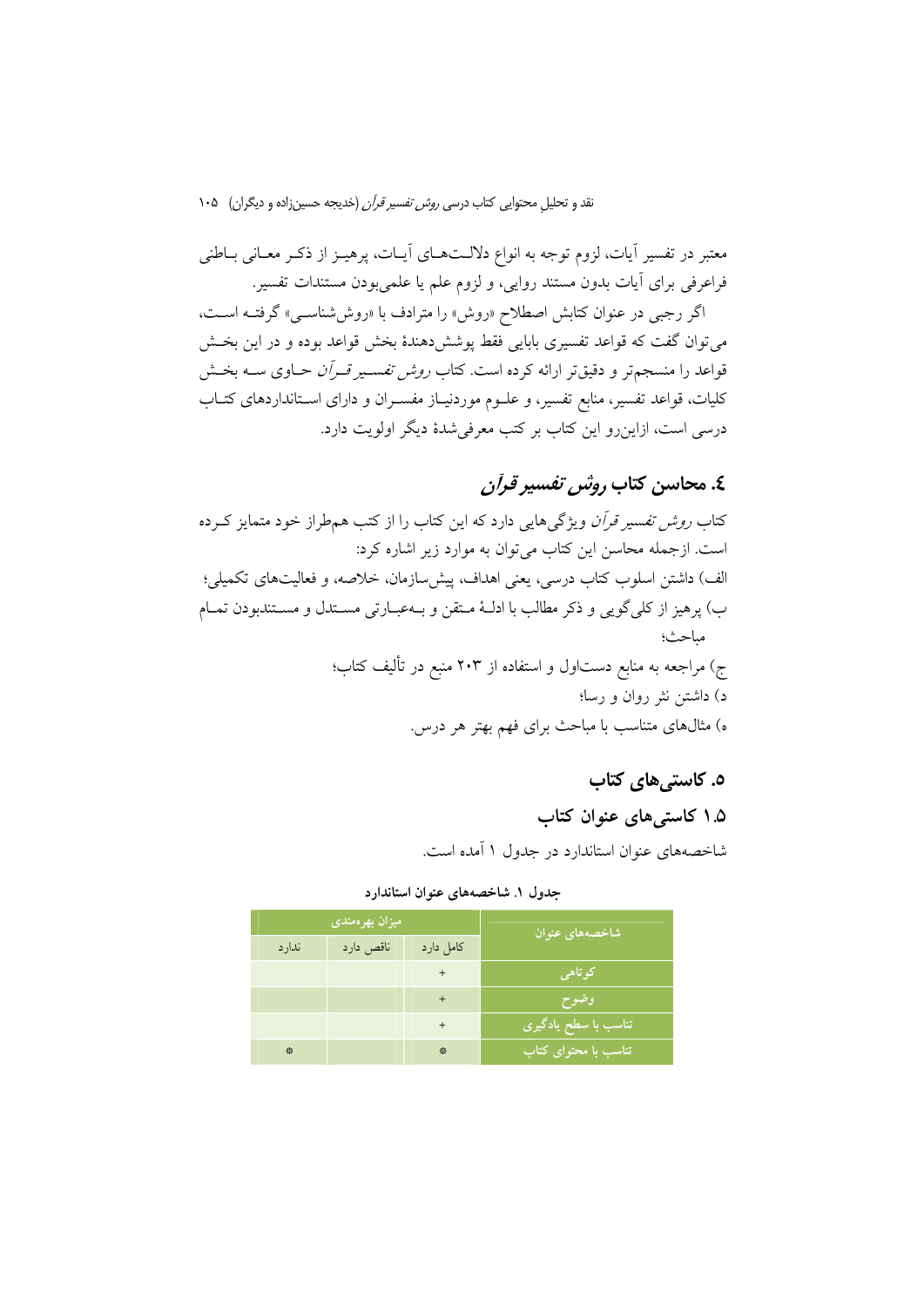همانطورکه در جدول ۱ نشان داده شده، عنوان کتاب از نظر صـوری واضـح و کوتـاه و از نظر محتوایی متناسب با سطح فراگیر اسـت؛ زیــرا از کلمــاتی ماننــد آشــنایی یــا رویکــرد انتقادی استفاده نکرده است و عنوان کتاب با این سه اسـتاندارد مطابقـت دارد، امـا در زمینـهٔ سنجش تناسب عنوان كتاب با محتوا ابهام وجود دارد؛ زيرا وى در كتـابش هـيچ تعريفـى از «روش تفسير» ارائه نكرده است.

ازأنجاكه «روش تفسير» با «روش شناسـي تفسـير» متفـاوت اسـت، واژهٔ «روش تفسـير» درکنار مبانی تفسیر، قواعد تفسیر، اصـول تفسـیر، و امثـال ایــنهــا مطـرح مـیشـود کــه در اصطلاح از آن به «اسالیب تفسیر» تعبیر می شـود و مـراد مرحلـهٔ اجرایـی و عملـی تفسـیر و چیزی غیر از منهج و گرایش است، اما «روش«شناسهی تفسیر» مجموعــه عناصـر دخیــل در پژوهش قرآنی است که منابع تفسیر، مبانی تفسیر، قواعد تفسیر، اصل گرایش۵حای تفسـیری، و روش تفسیر را شامل می شود. اگر وی در کتابش جعل اصطلاح کرده و «روش تفسیر» را با «روش شناسی تفسیر» مترادف در نظر گرفته، عنوان با محتوا متناسب اسـت. البتــه بایــد بــه این جعل اصطلاح در متن اشاره می کرد. اما اگر مراد از «روش تفسیر» در ایــن کتــاب همــان شیوهٔ تفسیر باشد که بابایی در مقدمهٔ کتاب *روش شناس<sub>حی</sub> تفس*ـیر *قــران د*ر صـفحهٔ ٤ بــه اَن اشاره کرده است (بیان مراحل مختلف که مفسر برای دست یابی به مراد خداوند مـی پیمایـد)، عناوین و زیرفصل۵ای کتاب *روش تفسیر رجبی زیرمجموعهٔ این عنوان نیست*، بلکه عمــدهٔ مطالب كتاب متفاوت از «روش تفسير» و دربارهٔ «قواعد تفسير» است. البته اين كــه مؤلَّـف در مقدمه می گوید: بحث «روششناسی تفسیر» شامل سه مرحلهٔ «مبانی تفسیر»، «روش تفسـیر»، و «مراحل تفسیر» است و این کتاب عهدهدار تبیین مطالب مراحل میانی یعنی «روش تفسـیر» است، احتمال اول رد و احتمال دوم تقويت مي شود.

#### ۲.۵ کاستی های ساختار کتاب

در کتاب درسی مؤلف ساختار کتاب و درسها را در دو جا بـرای فراگیــر شــرح مــیدهــد؛ یکی در فهرست مطالب و دیگری با اختصـاص(دادن یـک یـا دو درس در مرحلـهٔ شـناخت برای تحلیل و تفصیل ارتباط عناوین با عنوان نظام مسائل کتاب. در این کتـاب درسـی بـرای شرح عناوین، ضبط وربط مطالب درس۵ما در نظر گرفته نشده که ایــن نقـص کتــاب اســت. مؤلف بعد از مقدمه، بخشی با عنوان «کلیات» (حــدود یــک صــفحه) آورده کــه در آن فقــط ساختار کتاب را توصیف کرده است. ازاینرو حتی با اغماض هم نمـیتوان ایـن بخـش را «نظام مسائل كتاب» يذيرفت، زيرا ضبط و ربط عناوين را تحليل نكرده است.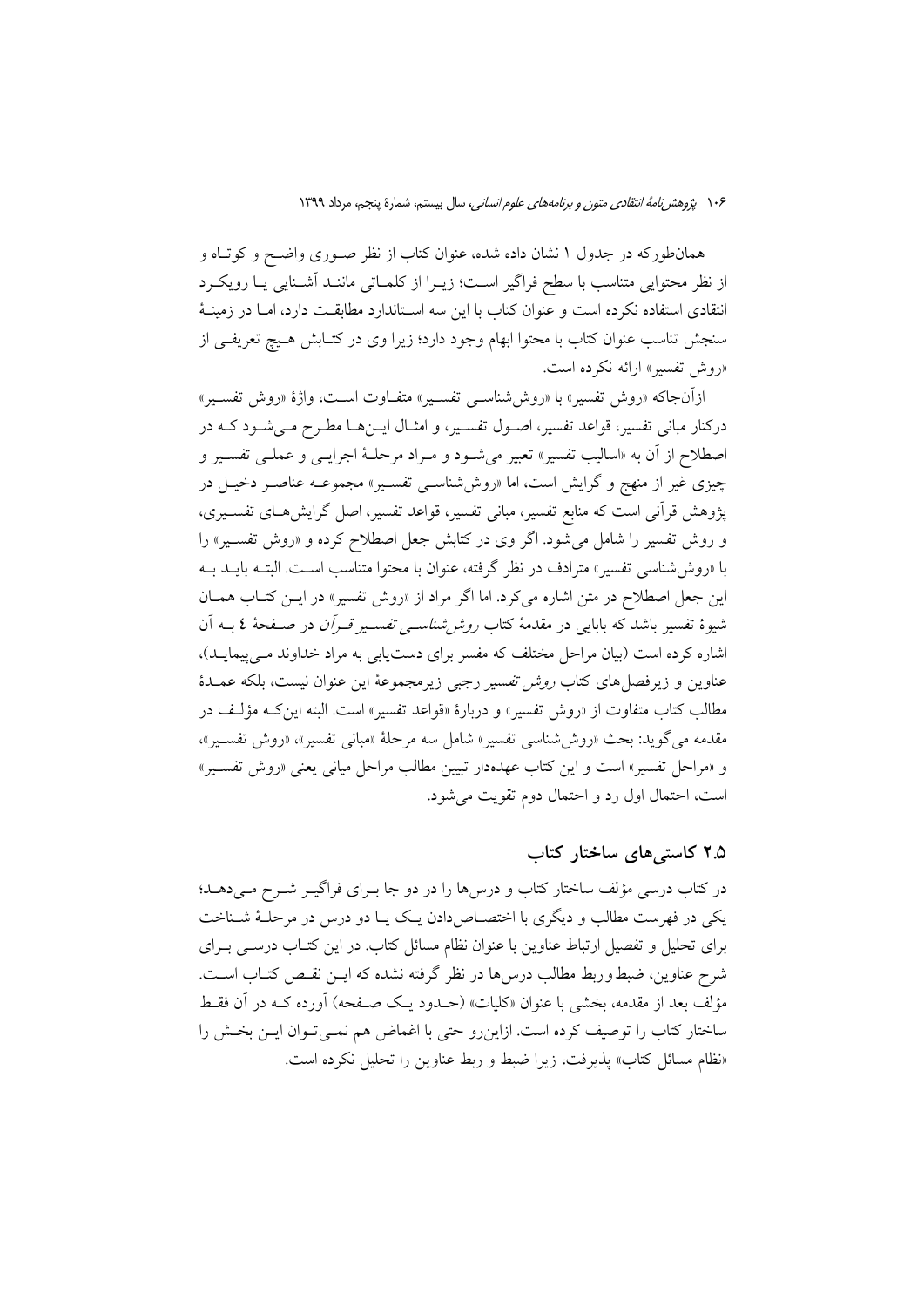ازسویی، از محاسن ساختار کتاب ارائهٔ فهرست مطالب تفصیلی دقیقـی اسـت کــه در آن همهٔ عناوین اصلی و فرعی در متن کتاب اعم از فهرست دروس، منابع و مآخذ، نمایهٔ آیــات، روایات، اعلام، و مکان ذکر شده است. بهعبارتدیگر، فهرست از اصل به فـرع و از عنــاوین اصلی به فرعی چینش شده است و میتواند گویای ساختار کتاب باشد. یعنی کتاب سـاختار منطقی و رابطهٔ عناوین اصلی با فرعی با تلفیقی از روش استقرایی و قیاسی دارد که مؤلف بـا شمارهبندی مشخص کرده است. در انعکاس اجـزای هـر درس در فهرسـت مطالـب بـه «خلاصه»، «خودآزمایی»، «برای مطالعهٔ بیشتر»، و «بـرای پـژوهش» اشـاره شـده اســت، امــا «پیش سازمان» عنوان مشخصی ندارد و در فهرست منعکس نشده است که باید این کـار هــم اصلاح و در فهرست منعکس شود. در بررسی کلی، تعداد عناوین اصلی فهرست کتـاب ٢٥ عنوان است که در جدول ۲ نشان داده شده است.

| عناوين اصلى فهرست مطالب                               | شمارگان      |
|-------------------------------------------------------|--------------|
| مقدمه                                                 |              |
| كليات                                                 |              |
| تفسير و تأويل                                         |              |
| امكان و جواز تفسير                                    |              |
| شناخت قرائت واقعي <i>قرآن</i>                         |              |
| شناخت مفاهيم كلمات                                    |              |
| آگاهی از زبان <i>قرآن و</i> قواعد ادبیات عرب در تفسیر | ۵            |
| توجه به قراين                                         | ۶            |
| سياق                                                  | $\checkmark$ |
| قراين پيوستهٔ غيرلفظي (١)؛ فضاي نزول                  | ٨            |
| قراين پيوستهٔ غيرلفظي (٢)؛ فضاي سخن                   | ٩            |
| قراین ناپیوسته؛ <i>قرآن</i> ، روایات، و مسلمات دینی   | ١.           |
| مبناقراردادن علم و علمي                               | ١١           |
| درنظرگرفتن انواع دلالتها                              | ۱۲           |
| منابع تفسير (١)                                       | ۱۳           |
| منابع تفسیر (۲)                                       | ۱۴           |
| علوم موردنیاز (١)                                     | ۱۵           |
| علوم موردنیاز (۲)                                     | ۱۶           |

جدول ٢. عناوين اصلي فهرست كتاب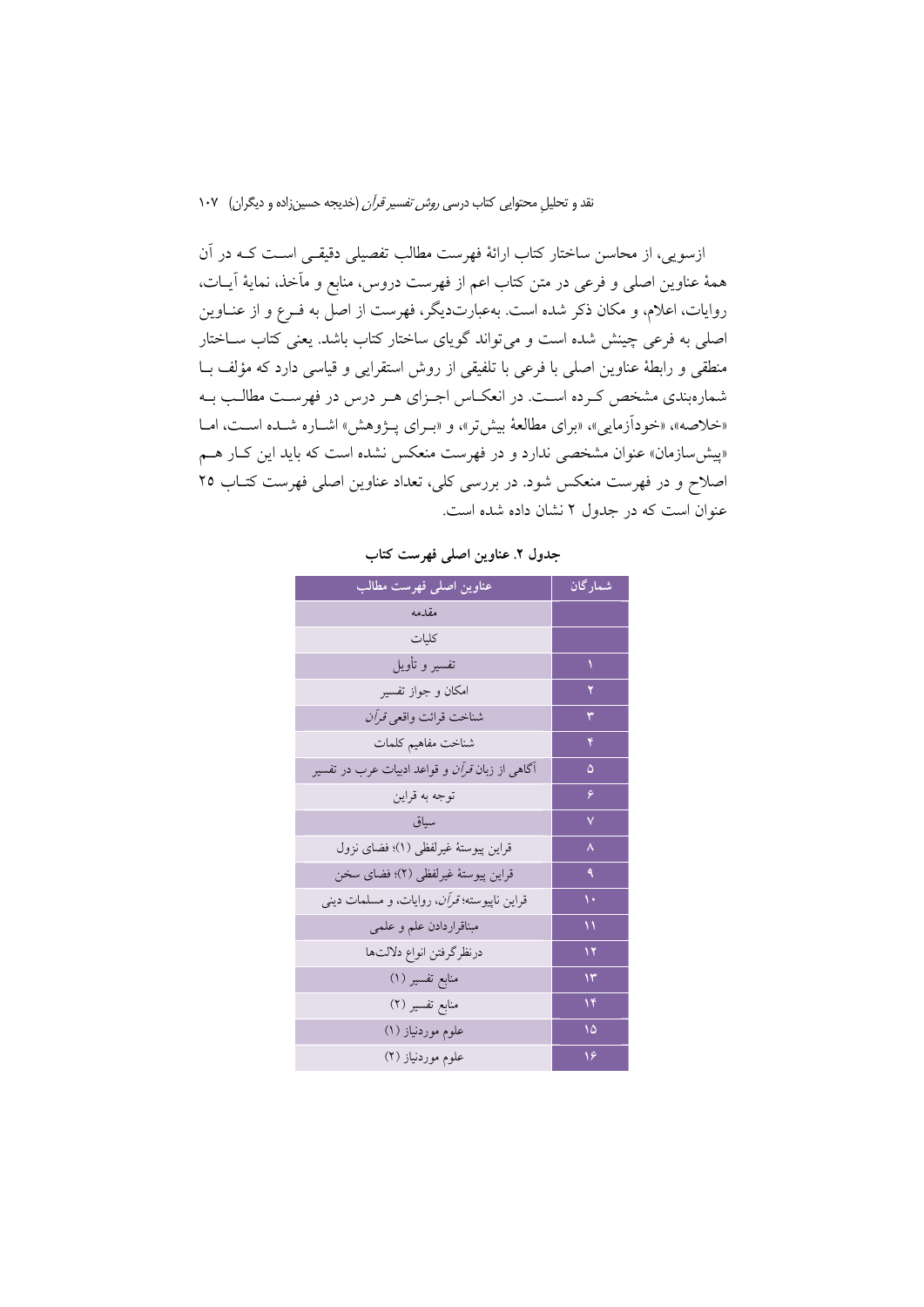| عناوين اصلى فهرست مطالب | شمارگان |
|-------------------------|---------|
| علوم موردنیاز (۳)       | ١٧      |
| شرايط مفسر              | ۱۸      |
| منابع و مآخذ            |         |
| نماية آيات              |         |
| نماية روايات            |         |
| نماية اعلام             |         |
| نماىة مكانها            |         |
| ۲۵ عنوان                | مجموح   |

همانطورکه در بخش گزارش کتاب بیـان شـد، مؤلـف کتـاب را بـر پـنج محـور کلـی «کلیات»، «قواعد تفسیر»، «منابع تفسیر»، «علوم موردنیاز در تفسیر»، و «شرایط مفســر» تنظـیم کرده است. دو درس نخست «کلیات»، درس سوم تا دوازدهـم «قواعـد تفسـیر»، درس۵ـای سيزدهم و چهـاردهم «منـابع تفسـير»، پـانزدهم، شـانزدهم، و هفـدهم «علـوم موردنيـاز»، و هجدهم «شرایط مفسـر» را پوشــش مـیدهــد. درنتیجـه هــر پــنج محــور زیرشــاخهٔ بحــث روششناسی تفسیر *قرآن*اند که جزء عنوانهای اصلی بحث واقـع شــدانــد. تعــداد عنــاوین اصلي، فرعي، و فرعي تر هر درس طبق جدول ٣ است.

|  |  |  |  |  |  |  |  | جدول ۳. عناوين اصلي، فرعي، و فرعيتر هر درس |  |  |
|--|--|--|--|--|--|--|--|--------------------------------------------|--|--|
|--|--|--|--|--|--|--|--|--------------------------------------------|--|--|

| جمع کل        | تعداد تیترهای فرعیتر هر <sub>ا</sub><br>ادرس | تعداد تيترهاي فرعى<br>هر درس | تعداد تيترهاى<br>اصلي هر درس | شمارهٔ درس              |
|---------------|----------------------------------------------|------------------------------|------------------------------|-------------------------|
| $\Lambda$     |                                              | ۲                            | ٦                            |                         |
| $Y_0$         | $\gamma$                                     | ٩                            |                              | ۲                       |
| $\setminus$   |                                              | $\vee$                       | ٤                            | ٣                       |
| $\setminus$   | $\mathsf{r}$                                 | ٥                            | ٣                            | Y.                      |
| $\mathcal{L}$ |                                              | ٤                            | ۲                            | $\Delta$                |
| $\mathcal{N}$ | ۲                                            | ٦                            | ٥                            | ۶                       |
| $\Delta$      |                                              | ٩                            | ٦                            | $\overline{\mathsf{v}}$ |
| $\vee$        |                                              | ۲                            | ٥                            | $\boldsymbol{\lambda}$  |
| $\setminus$   |                                              | ٥                            | ٦                            | $\mathbf{A}$            |
| $\vee$        | $\mathsf{r}$                                 |                              | ٣                            | $\Delta$                |
| $\mathcal{N}$ | ٤                                            | $\pmb{\circ}$                |                              | $\Delta$                |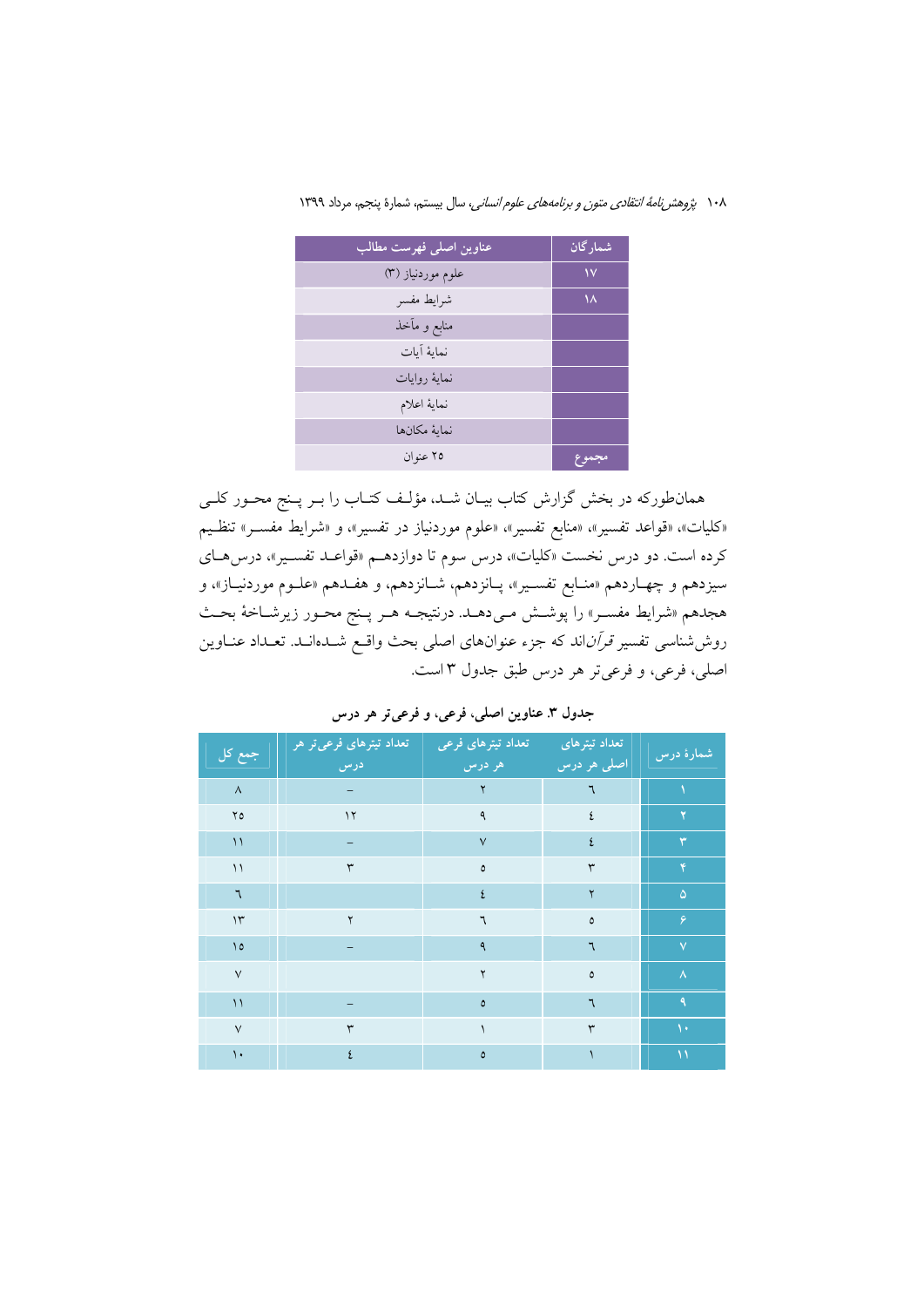| جمع کل        | تعداد تیترهای فرعیتر هر<br>درس | تعداد تیترهای فرعی<br>۔ هر درس | <mark>تعداد تیترهای</mark><br>اصلی هر درس | شمارهٔ درس    |
|---------------|--------------------------------|--------------------------------|-------------------------------------------|---------------|
| $\vee$        |                                | ٤                              | ٣                                         | ۱۲            |
| $\vee$        | ٣                              |                                | ٣                                         | $\mathcal{N}$ |
| $\uparrow$    | $\mathsf{Y}$                   | ٦                              | ٥                                         | $\mathcal{N}$ |
| ٩             |                                | $\mathbf{S}$                   | ٥                                         | $\Delta$      |
| ٦             | $\mathcal{L}$                  |                                |                                           | $\sqrt{2}$    |
| $\mathcal{N}$ | -                              | $\vee$                         | ٥                                         | <b>IV</b>     |
| $\Upsilon$    | $\mathsf{S}$                   | ٦                              | ٣                                         | $\lambda$     |
| $Y \cdot 9$   | $\circ$                        | $\Lambda$ ٤                    | $V\cdot$                                  | جمع کل        |

باتوجهبه جدول ٣، تعداد كل عناوين اصلي، فرعي، و فرعي تر كتاب بهتر تيب ٧٠، ٨٤، م ٥١ و درمجموع ٢٠٩ عنوان است كه خود اين مطلب دال بر تفصـيليبودن فهرسـت اسـت. جدول ۳ نشان می دهد، درس دوم با ۲۵ عنوان و درس چهاردهم بــا ۳۱ عنــوان بــیش تــرین عناوین را دارند که در تعداد عنوان تفاوت چشمگیری با بقیهٔ درس۵ها دارنــد. ایــن مســئله از ریزکردن موضوع نشئت گرفته است و برای این دروس نقبص محسبوب می شبود، چبون متناسب با سطح شناخت نیست و درنتیجه این تقسیم.بندی متعدد سـبب طـولانیشــدن ایــن درس۵ها می شود و فراگیر را دچار آشفتگی و سردرگمی می کند.

#### ۳.۵ کاستی های مقدمهٔ مؤلف

مقدمهٔ استاندارد سه قسمت دارد: ۱. سخنی با فراگیر (ارائـهٔ راهکارهـایی بـرای فهـم بهتـر درس)، ۲. سخنی با اسـاتید (تبیـین اهمیـت، ضـرورت، و جایگـاه کتـاب)، و ۳. توضـیح راهبردهای تدریس (قواعد کلی، روشهای تدریس، و تحقیق). با بررسی مقدمـه مـیتوان دریافت، بااین که در مقدمه بر تبیین جایگاه، اهمیت، و ضرورت کتاب سعی شده، اما فاقــد دو بخش «سخني با فراگير» و «ارائهٔ راهبردهاي تـــدريس» اســت و ايــن از نقــايص مقدمــهٔ كتاب است.

### ۴.۵ کاستی های اجزای دروس

کاستی های اجزای دروس را در چهار بخش کاستی هـای اهـداف، پـیش سـازمان، سـاختار و محتوای درس، و خلاصه و فعالیتهای تکمیلی بررسی می کنیم.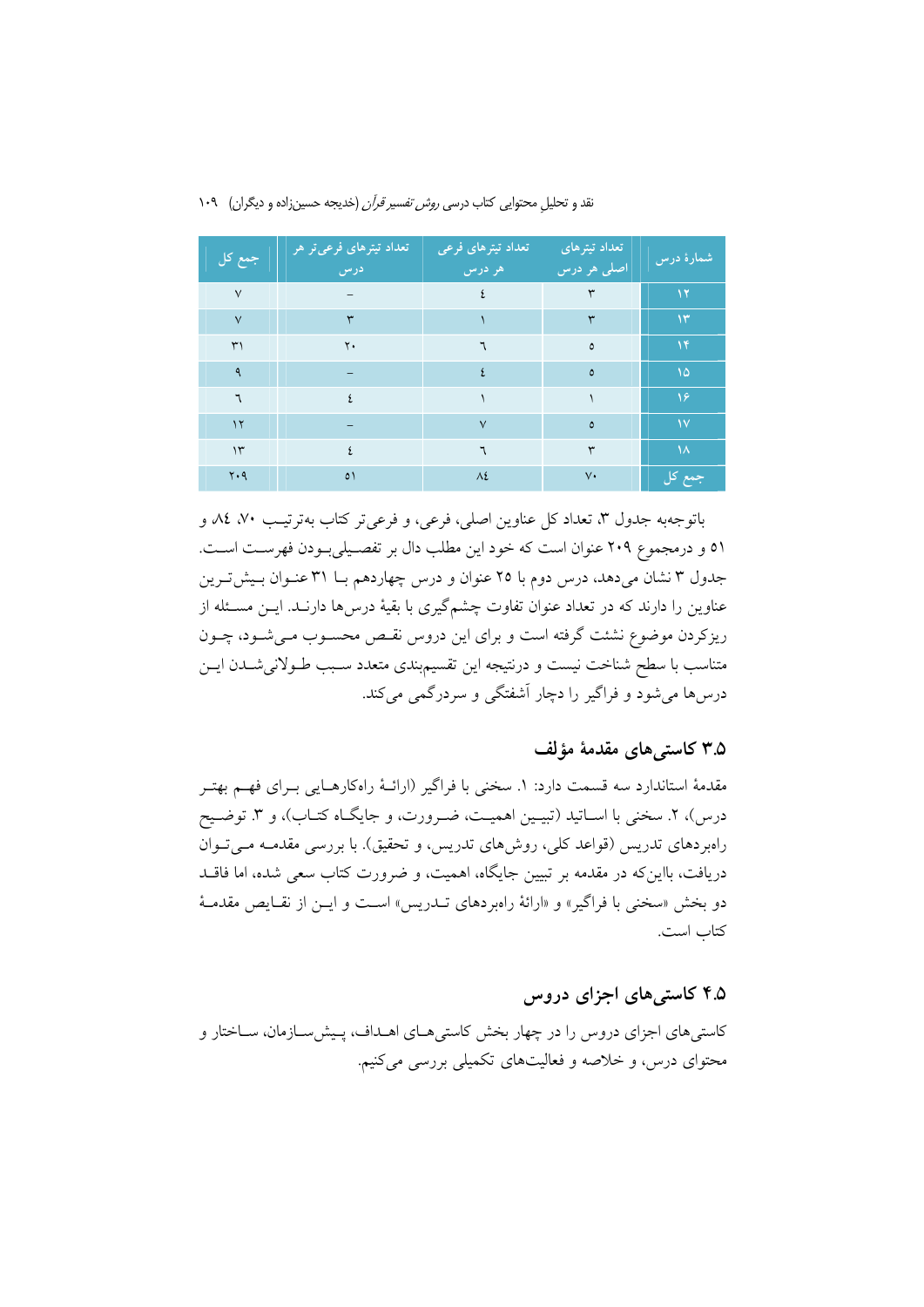## ۱.۴.۵ کاستیهای اهداف رفتاری

اهداف رفتاري هر درس بايد با ويژگي هاي «تناسب با اهداف جزئي» «تأكيد بر رفتـار مــورد انتظار از یادگیرنده»، «اختصاص هر هدف به یک رفتـار»، «سـاده، کوتـاه، و روشـن»، «قابـل دست٫سی»، «هماهنگی با اصول یادگیری»، «قابلیت مشاهده و اندازهگیری»، «استقلال هـدف»، «درنظرگرفتن سطوح یادگیری شناختی، مهارتی، و نگرشی»، «تأییـد و تقویـت اهـداف»، «بیـان اهداف با فعل مضارع سوم شخص مفرد»، و «هماهنگ با سطح کتاب» تنظیم شود (بنگریــد بــه بلسوم و دیگــران ١٣٧٤: ١٤-١٠٠؛ حبيبــي ١٣٩٠: ٩٠؛ شــعباني ١٣٨٢: ١٦٠-١٧٨). بــا ايـــن معیارها اهداف کتاب را ارزیابی می کنیم. آنچه از بررسی اهـداف کتـاب بـهدسـت مـی آیـد می توان در غالب جدول ٤ گردآوری کرد.

| شمارة اهداف                                     | شمارهٔ درس           | فراوانی اشکال | اشكال                 |
|-------------------------------------------------|----------------------|---------------|-----------------------|
| $\epsilon$                                      |                      | ٦             | ابهام                 |
| ۲ و ٤                                           | ٦                    |               |                       |
|                                                 | $\sqrt{2}$           |               |                       |
| 251                                             | ٤                    | $\mathcal{N}$ | ذكر هدف درقالب سؤال   |
| 017                                             | $\vee$               |               |                       |
| $\Upsilon$ ، ۳                                  | $\mathbf{\breve{r}}$ |               |                       |
| ٤                                               | $\wedge$             |               |                       |
| ٤                                               | $\gamma$             | ٦             | عدم تناسب با سطح کتاب |
| ۲                                               | $\mathcal{V}$        |               |                       |
| ٤                                               | $\lambda$            |               |                       |
| $\mathfrak{t}$<br>$\mathfrak{t}$ $\mathfrak{t}$ | $\sqrt{2}$           |               |                       |
| 251                                             | ٤                    |               |                       |
| ۲ و ۳                                           | $\wedge$             | $\mathcal{N}$ | دسترس ناپذيرى         |
| ۱، ۲ و ٤                                        | $\gamma$             |               |                       |
| ۲ و ۳                                           | $\frac{1}{2}$        |               |                       |
| ۱ و ۳                                           | $\lambda$            |               |                       |
| $\mathbf{r}$                                    | $\mathsf{r}$         |               |                       |
| ۱ و ٤                                           | $\mathcal{L}$        | $\sqrt{}$     | طولانىبودن            |
| ٤                                               | $\setminus$          |               |                       |

جدول ۴. کاستی های اهداف رفتاری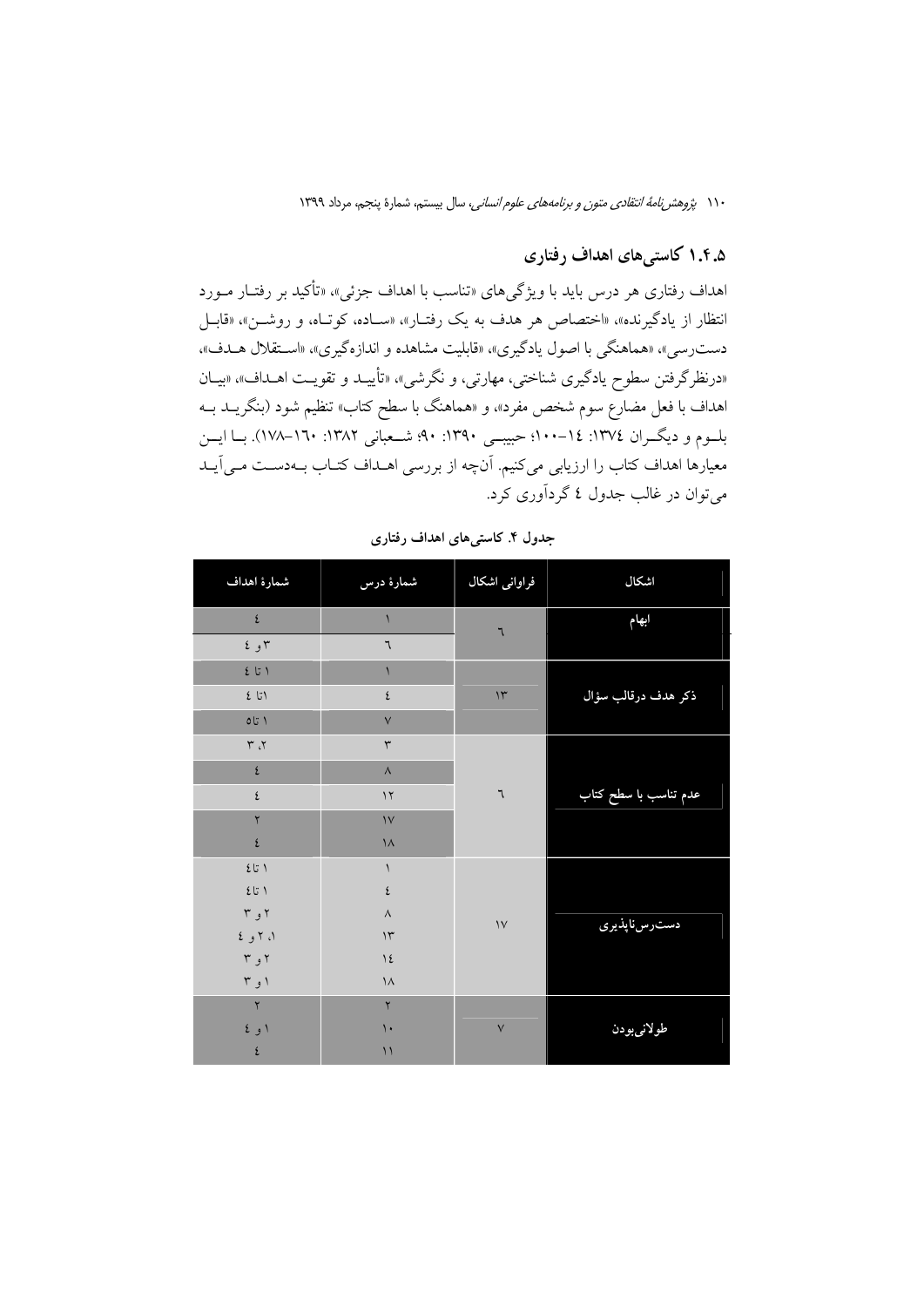| شمارة اهداف       | شمارهٔ درس    | فراوانی اشکال | اشكال                                |
|-------------------|---------------|---------------|--------------------------------------|
| $\backslash$      | $\mathcal{L}$ | $\lambda$     | اختصاص ندادن هر هدف به یک<br>رفتار   |
| كليه اهداف        | همه دروس      | 79            | ذکر مخاطب در هدف                     |
| كليه اهداف شناختي | كليه دروس     | 79            | درنظرنگرفتن سطوح یادگیری در<br>اهداف |
| ۱ تا ٤            |               |               |                                      |
| 0 2 7 1           | ۲             |               |                                      |
| 2.7.1             | $\mathsf{r}$  |               |                                      |
| $\mathbf Y$       | ٤             |               |                                      |
| $2\pi$            | ٦             |               |                                      |
| ۱، ۲، ٤ و ٥       | $\vee$        |               |                                      |
| ۱، ۲ و ۳          | $\wedge$      |               |                                      |
| $\mathfrak t$     | ٩             | 27            | چند هدف در یک هدف                    |
| とじし               | $\mathcal{L}$ |               |                                      |
| $2\pi$            | $\mathcal{L}$ |               |                                      |
| 0, 7, 0           | $\gamma$      |               |                                      |
| ۱، ۲ و ٤          | $\gamma$      |               |                                      |
| ۲ و ٤             | $\frac{1}{2}$ |               |                                      |
| ۱، ۲، ۳ و ٤       | 17            |               |                                      |
| ۱ و ۳             | $\mathcal{V}$ |               |                                      |
| ۱ و ۲             | $\lambda$     |               |                                      |

این کتاب ٦٩ هدف رفتاری دارد که برای هر درس ٤ یـا ٥ هــدف رفتــاری تعیــین شــده است. بااین که کلیهٔ اهداف با تأکید بر رفتار موردانتظار از یادگیرنـده یــا فراگیــر تنظـیم شــده است، اما با ملاحظهٔ فراوانی اشکالات در جدول می توان دریافت که اشکال «ذکر مخاطب در هدف» و «درنظرنگرفتن سطوح يادگيري» در همهٔ اهداف وجـود دارد. هـمچنـين بعـد از اين دو اشكال عمدهترين اشكال «عدم استقلال هدف (كليبودن)» بـا فراوانـي ٤٦ در همــهٔ دروس به جز درس۵ای پنجم و پانزدهم بهچشم میخورد. علاوهبراینکه ۱۷ هـدف قابلیـت دست رسی ندارند، زیرا در اهداف ۲۱ درس هشتم، ٤ درس سـیزدهم، ۲ درس چهـاردهم، و ۳ درس هجدهم» از فعل انتزاعی «دریابید» و در اهداف «۳ درس هشتم، ۲ درس سـیزدهم، ۳ درس چهاردهم، و ۱ درس هجدهم» از فعل رفتاری «اَگـاه شــوید» و در هــدف «۱ درس سيزدهم» از فعل رفتاري «روشن شويد» استفاده شده است.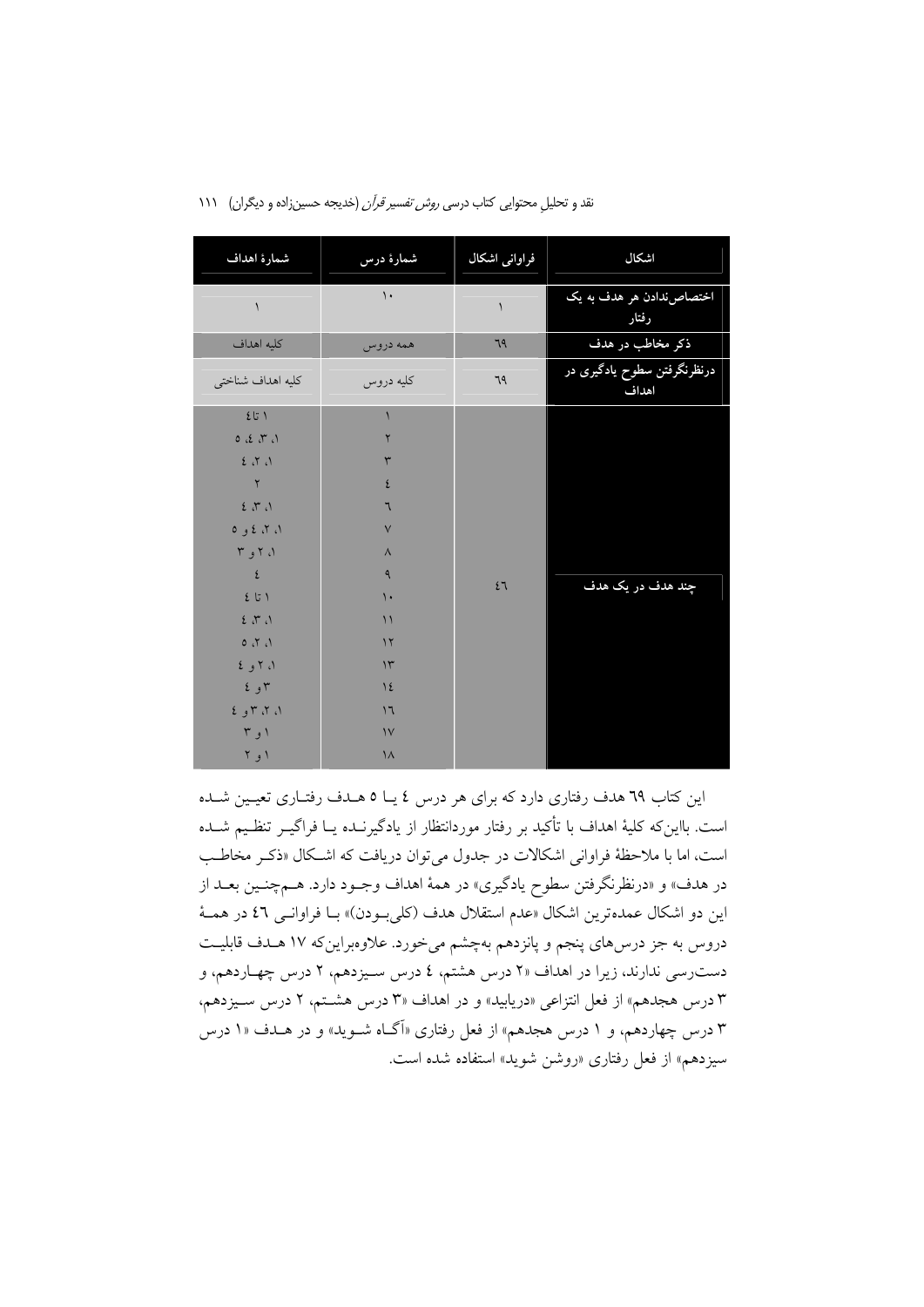ازسويي، همهٔ اهداف درس۵لي ۱، ٤، و ۷ سؤالي است و باوجود اين مشكل، چون فعـل رفتاری در جمله ذکر نشده، درنتیجه قابلِ مشاهدهبودن، اختصاص هـر هـدف بــه یـک فعـل رفتاری، و هماهنگی آن با سطح آشـنایی مشـخص نیسـت. درواقـع نویسـنده اهـداف را بـا ارزش پابی پایانی درس یکی گرفته است. هـمچنـین اشـکال طـولانی بـودن در اهـداف ۲ از درس دوم، ۱ و ٤ از درس دهم، و ٤ از درس یازدهم دیده می شود. علاوهبر اشکالات کلــی مذکور، هدف ٤ از درس دوم و اهداف ٣ و ٤ از درس ششم ابهام دارند، زيرا مـراد از «مفـاد راستین مستندات قائلان به عدم جواز تفسیر» در اولی مشخص نیسـت، یعنـی ابهـام لفظـی است و در دو هـدف ديگـر از فعـل رفتـاري «نشـاندادن» و «ارائــهكـردن» اسـتفاده شــده، درحالي كه قالب نشاندادن و ارائهكردن مشخص نشده و همين امر موجب ابهــام در اهــداف شده است. همچنین در اهـداف ۲ درس سـوم، ٤ درس هشـتم، ٤ درس دوازدهـم، ۲ درس هفدهم، و ٤ درس هجدهم چون از فعل رفتاري «داوريكردن» و در هـدف ٣ درس سـوم چون از فعل رفتاری «نقد و بررسی» (بهدلیل اینکه در کتاب ذکر نشده) استفاده شده است، متناسب با سطح شناخت نيستند. البته چون براي كتاب اهداف جزئـي نگاشــته نشــده اســت، درمورد هماهنگي يا عدم هماهنگي اهداف رفتاري با اهداف جزئي نمي توان اظهـارنظر كـرد. بنابراین باتوجهیه گزارش ارائهشده، ٦٧٪ اهداف شاخصههای مطلوب اهداف را ندارند.

#### ۲.۴.۵ کاستی های پیش سازمانها

این کتاب عنوانی با نام پیش سازمان ندارد، اما مؤلف در انتهای مقدمـه مـی گویـد: «سـاختار درسهای کتاب براساس ویژگیهای کتاب درسی تنظیم شده و هر درس شامل بخشهای «پیش سازماندهنده»، «اهداف درس»، «متن اصلی»، «خلاصهٔ درس»، «یرستش هـا»، و «بـرای مطالعـهٔ بـیشتر » و در مـوارد خـاص «بـرای تأمـل بـیشتر » یـا «بـرای پـژوهش» اسـت» (رجبی ١٣٩٤: ٣)؛ ازاین رو در ابتدای هر درس توضیحات دوبندی بدون عنـوان ارائـه كـرده است و بعدازآن درس را توضیح میدهد. پس ما با استناد به کلام ایشان در مقدمه این بندهـا را بهمنزلهٔ پیش سازمان در نظر می گیریم. پیش سازمان استاندارد علاوهبر ویژگی هـای صـوری بايـد توانـايي برقـراري ارتبـاط درس فعلـي بـا درس قبـل را داشـته باشـد و نقطـهٔ شـروع پیش سازماندهنده باید از نزدیکترین اطلاعات باشـد. هـمچنـین دورنمـایی اجمـالی و درعینحال ساختارمند از درس فعلی ارائه کنـد (بنگریـد بـه فتحـی واجارگـاه ١٣٩٥: ٢٣٥-١٣٤٠؛ پاکپور ١٣٩٠: ١٩٤؛ تقي يور ١٣٩٠: ١٧٨-١٧٨). ازايـنرو بـودن يــا نبـودن ايــن ویژگی ها را در همهٔ پیش سازمانها بررسی میکنیم.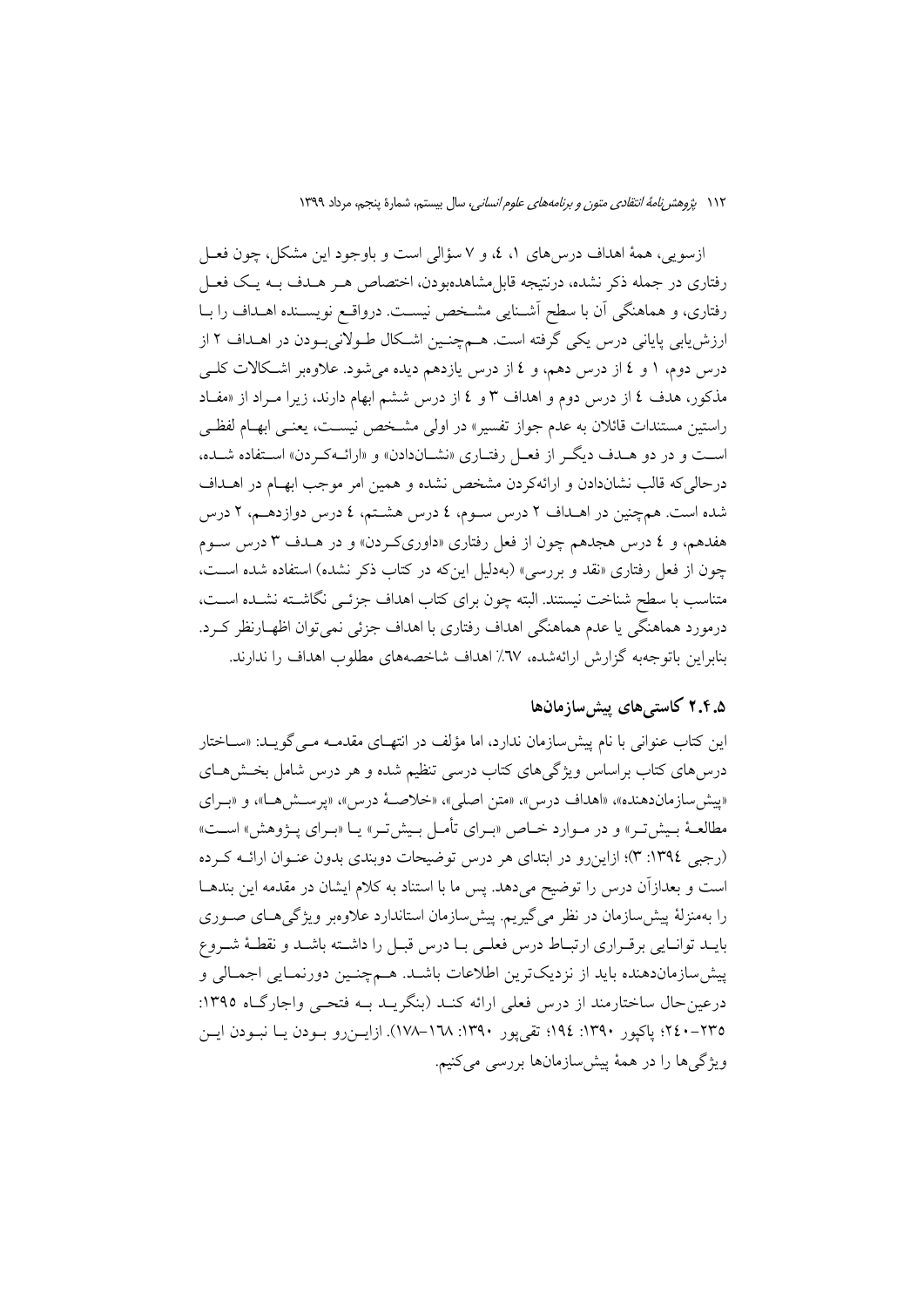از بررسی «پیش سازمانها» درمیbیابیم که اولاً درس۵های ٦ و ۱۱ پـیش ســازمان ندارنــد و در آنها فقط به ذکر روایت یا بیان سخنی از بزرگان بــدون هــیچ بســط و گسترشــی بســنده شده است، اما نکتهٔ مثبت در بقیهٔ پیش سازمانها این است که همه کوتاهی و روانسی مطالب دارند؛ زیرا نه در آنها ابهام وجود دارد و نه اینکه از یک یا دو بند تجاوز میکنند. همچنـین مؤلف در تدوین درسها توانسته با ذکر روایت در فراگیران ایجـاد انگیـزه کنـد، امـا مشـكل اینجاست که روایات با اجزای بعدی پیش سازمان ارتبـاط برقـرار نکـرده اسـت. ازایــنرو مي توان ويژگي هاي ديگر را در جدول ٥ ارائه داد.

|                          | ویژگیهای صوری          |                          | ویژگیهای محتوایی |                                         |                           |                            |                         |
|--------------------------|------------------------|--------------------------|------------------|-----------------------------------------|---------------------------|----------------------------|-------------------------|
| جذابيت و<br>ايجاد انگيزه | سادگي و<br>روانی مطالب | كوتاهي<br>مطالب          |                  | نقطة شروع<br>از<br>نزديكترين<br>اطلاعات | ارتباط<br>با مطالب<br>بعد | ارتباط<br>با<br>درس<br>قبل | شمارهٔ درس              |
| $\boldsymbol{+}$         | $^{\mathrm{+}}$        | $\pm$                    |                  | $\pm$                                   | $\pm$                     | $\ddot{}$                  |                         |
| $\pm$                    | $\qquad \qquad +$      | $\qquad \qquad +$        |                  | $\ddot{}$                               | $\qquad \qquad +$         | $\boldsymbol{+}$           | $\bar{\mathbf{Y}}$      |
| $\pm$                    | $\ddot{}$              | $\pm$                    |                  | $\ddot{}$                               | $\qquad \qquad -$         | $\overline{\phantom{0}}$   | $\overline{\mathbf{r}}$ |
| $\pm$                    | $\ddot{}$              | $\qquad \qquad +$        |                  | $\ddot{}$                               | $\ddot{}$                 | $\overline{a}$             | $\bar{\mathcal{E}}$     |
| $\pm$                    | $\ddot{}$              | $+$                      |                  | $\ddot{}$                               | $\ddot{}$                 | $\ddot{}$                  | $\bullet$               |
| $\overline{\phantom{0}}$ | -                      |                          |                  | $\overline{\phantom{0}}$                | $\overline{\phantom{0}}$  | ÷,                         | ٦                       |
| $\pm$                    | $\qquad \qquad +$      | $\qquad \qquad +$        |                  | $\qquad \qquad +$                       | $\boldsymbol{+}$          | $\equiv$                   | $\bar{\mathsf{v}}$      |
| $\pm$                    | $\ddot{}$              | $\pm$                    |                  | $\ddot{}$                               | $\qquad \qquad +$         | $\qquad \qquad +$          | $\bar{\mathbf{A}}$      |
| $\,$ + $\,$              | $^{\mathrm{+}}$        | $\qquad \qquad +$        |                  | $\qquad \qquad +$                       | $^{+}$                    |                            | ٩                       |
| $\,$ + $\,$              | $\qquad \qquad +$      | $\qquad \qquad +$        |                  | $\qquad \qquad +$                       | $\boldsymbol{+}$          | $\boldsymbol{+}$           | $\bar{\chi}$ .          |
| $\overline{\phantom{0}}$ | ÷,                     | $\overline{\phantom{0}}$ |                  | $\equiv$                                | $\overline{\phantom{0}}$  | $\qquad \qquad -$          | $\boldsymbol{\lambda}$  |
| $\pm$                    | $\ddot{}$              | $\ddot{}$                |                  | $\ddot{}$                               | $\qquad \qquad +$         | $\overline{a}$             | $\mathcal{N}$           |
| $\pm$                    | $^{\mathrm{+}}$        | $^{\mathrm{+}}$          |                  | $\ddot{}$                               | $\overline{\phantom{0}}$  | $\overline{\phantom{0}}$   | $\mathcal{W}$           |
| $\pm$                    | $\qquad \qquad +$      | $\boldsymbol{+}$         |                  | $\ddot{}$                               | $\qquad \qquad +$         | $\ddot{}$                  | $\Delta$                |
| $\qquad \qquad +$        | $\qquad \qquad +$      | $\qquad \qquad +$        |                  | $\pm$                                   | $\qquad \qquad +$         | -                          | $\Delta$                |
| $\ddot{}$                | $\ddot{}$              | $\ddot{}$                |                  | $\ddot{}$                               | $\ddot{}$                 | $\ddot{}$                  | $\mathcal{M}$           |
| $\pm$                    | $^{\mathrm{+}}$        | $^{\mathrm{+}}$          |                  | $\qquad \qquad +$                       | $\boldsymbol{+}$          | $\boldsymbol{+}$           | $\bar{\mathbf{V}}$      |
| $\pm$                    | $\boldsymbol{+}$       | $\pm$                    |                  | $\ddot{}$                               | $\ddot{}$                 | $\ddot{}$                  | $\bar{\Lambda}$         |
| $\breve{\mathbf{y}}$     | $\mathbf{\breve{y}}$   | $\breve{\mathbf{y}}$     |                  | $\mathbf{r}$                            | ٦                         | ٩                          | فراوانی اشکال           |

جدول ۵ کاستی های پیش سازمان ها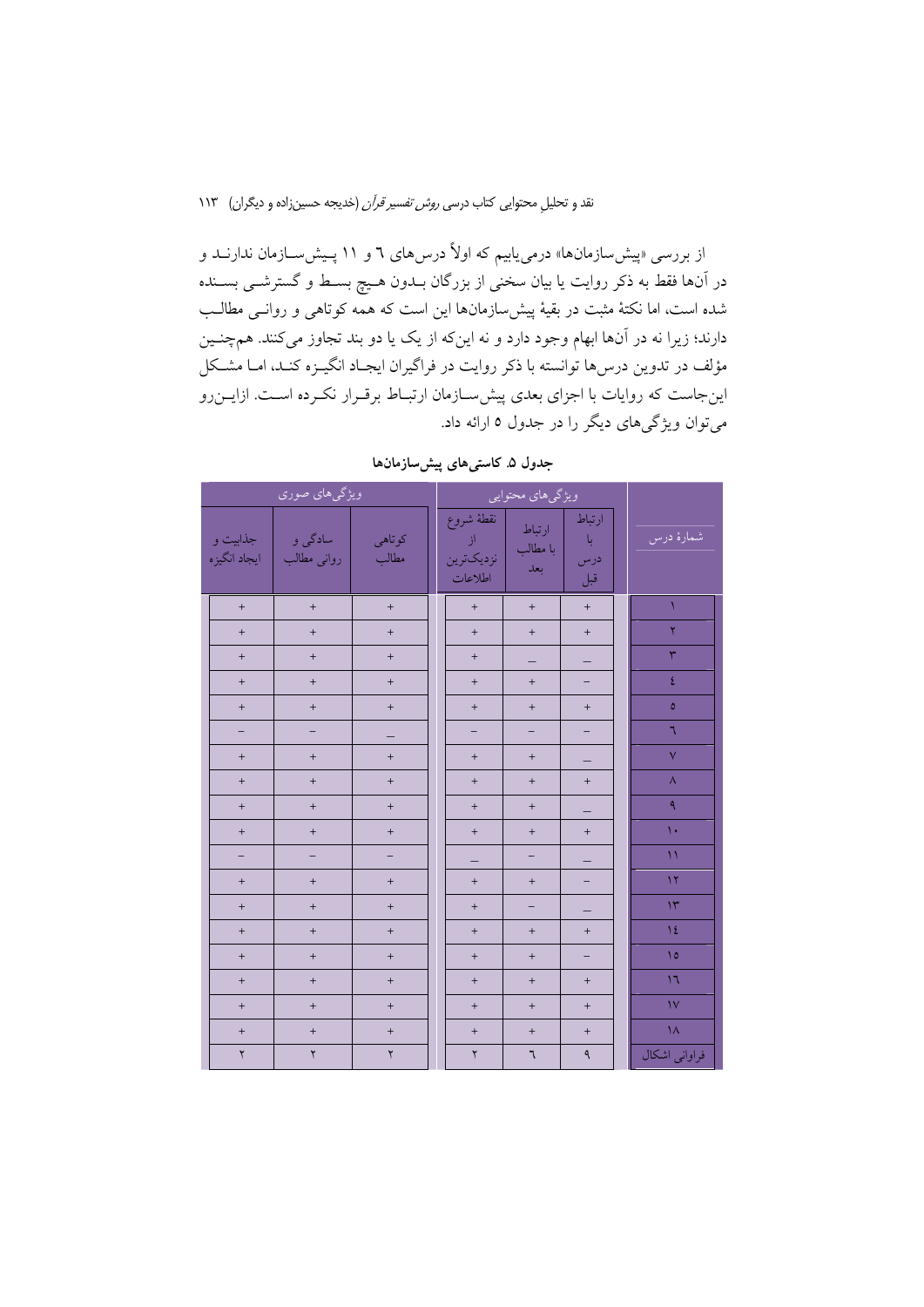## ۳.۴.۵ کاستیهای ساختار دروس

اگر بحث موردنظر در هر درسی از نوع دانش۵مای تحلیلی ــ استقرایی باشد، بایــد ســاختار آن درس تعریف، اقسام (کلی ــ جزئی)، و احکام (عام و خاص) را شامل شود؛ امــا دانــشهــای تحلیلی ـــ قیاســی چنــین ســاختاری را نمــیپذیرنــد. ازآنجــاکــه مباحــث درس۵هــا ترکیبــی (استقرایی ـ قیاسی) است، نویسنده به این موضوع دقـت داشــته اســت. ازایــنرو در نگــاهی کلی کتاب ساختار نسبتاً مناسبی دارد و از ۱۸ درس، ۱۲ درس دارای تعریـف، ٤ درس فاقــد .<br>تقسیم، و در ۷ درس احکام نیز بیان شده است. ساختار درس۵ها از نظـر داشــتن یــا نداشــتن اجزای ساختار را می توان در جدول ٦ ترسیم کرد.

| احكام                    | اقسام             | تعريف             | <mark>شمارهٔ درس</mark>               |
|--------------------------|-------------------|-------------------|---------------------------------------|
| $\equiv$                 |                   | $+$               | اول                                   |
| $\pm$                    | $\ddot{}$         |                   | دوم                                   |
| $\ddot{}$                |                   | $+$               | سوم                                   |
| $\boldsymbol{+}$         | $\ddot{}$         | $^{+}$            | چهارم                                 |
| $\boldsymbol{+}$         |                   | $+$               | پنجم                                  |
| $\boldsymbol{+}$         | $\ddot{}$         | $^{+}$            | ششم                                   |
| $\color{red}{+}$         | $\ddot{}$         | $\ddot{}$         | هفتم                                  |
| $\qquad \qquad +$        |                   | $^{+}$            | هشتم                                  |
| $\overline{\phantom{a}}$ | $\ddot{}$         | $\qquad \qquad +$ | $P^2$                                 |
| $\overline{\phantom{m}}$ | $+$               | $\qquad \qquad +$ | $\mathcal{L}^{\mathbf{a},\mathbf{b}}$ |
| $\overline{\phantom{m}}$ | $\qquad \qquad +$ | $\qquad \qquad -$ |                                       |
| $\qquad \qquad -$        | $\qquad \qquad +$ | $\qquad \qquad +$ | <u>دواز</u> دهم                       |
| $\overline{\phantom{a}}$ | $\ddot{}$         | $\ddot{}$         | سيزدهم                                |
| $\qquad \qquad -$        | $\qquad \qquad +$ | $\qquad \qquad +$ | چهاردهم                               |
| $\equiv$                 | $\qquad \qquad +$ | $\ddot{}$         | پانزدهم                               |
| -                        | $\qquad \qquad +$ | $\qquad \qquad +$ | شانزدهم                               |
| $\equiv$                 | $+$               | $\ddot{}$         | هفدهم                                 |
| —                        | $\qquad \qquad +$ | $\qquad \qquad +$ | هجدهم                                 |

جدول ۶. ساختار درسها از نظر داشتن یا نداشتن اجزای ساختار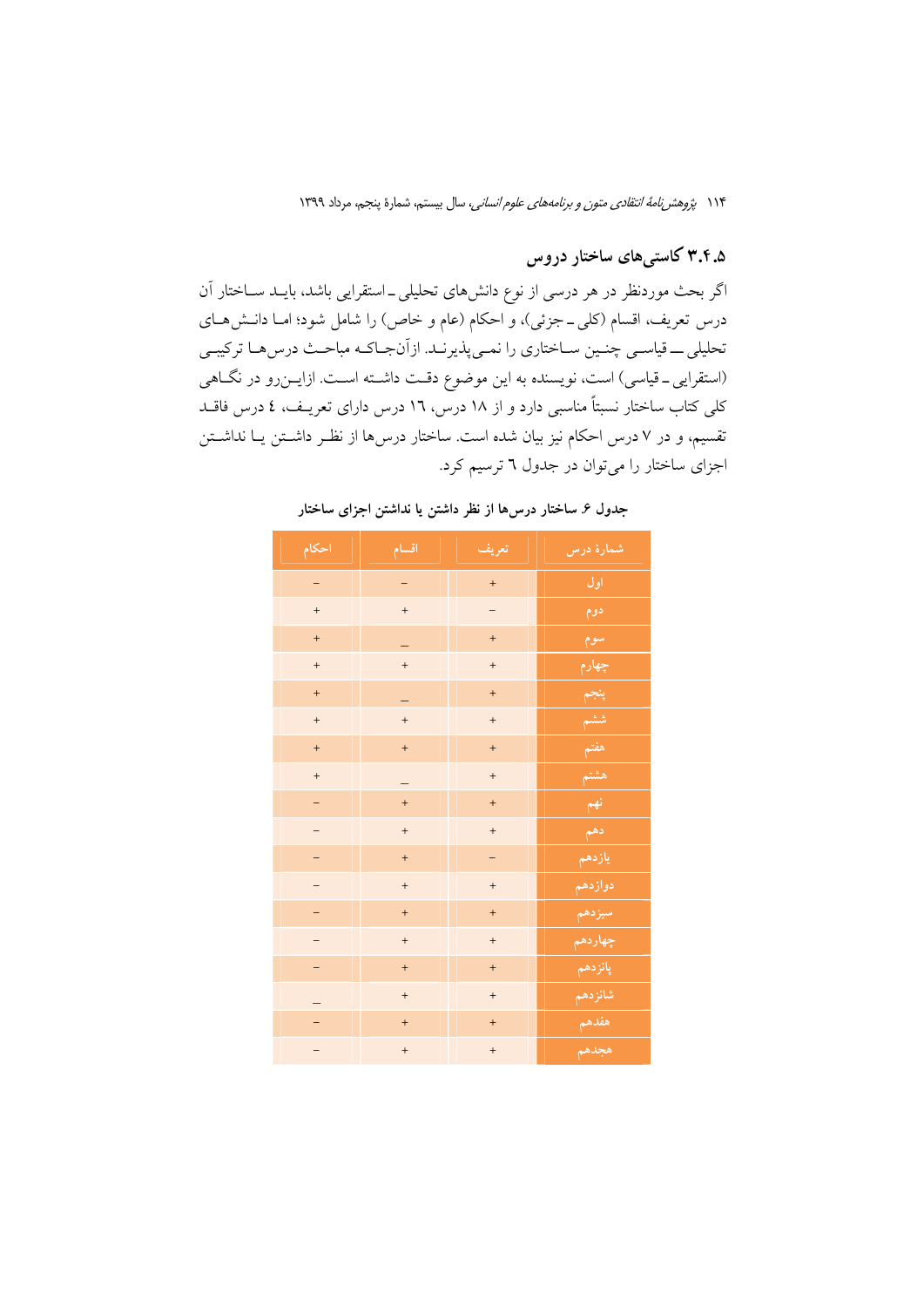در توضیح بیش تر این که، در قسمت تعریف مفـاهیم در کتــاب *روش تفســیر قــرأن*، مؤلف به فراخور نیاز عناوین درس۵ما را مفهومشناسـی کـرده اسـت. امـا در درس اول، بااین کــه لازم اســت، مفهــوم اصــطلاحی «تأویــل» و در درس۵هــای ۸ ۹، و ۱۱ مفــاهیم «فضای نزول»، «فضای سخن»، و «علم و علمی» تعریف نشده، اگرچه در متن تعریف شده، چون از مفاهیم اصلی درس انـد، بایــد از مباحـث دیگــر تفکیــک شــوند و عنــوان داشته ىاشند.

از نکات مثبت کتاب اینکه، در تبیین تعاریف مفاهیم از دو قول تجـاوز نکـرده و سـیس تعریف منتخب را با عنوان مشخص میکند که متناسب با سطح فراگیر است. هــمچنــین، در جداسازی عناوین تعاریف و اقسام از شمارهبنـدی اسـتفاده کـرده اسـت. ازسـویدیگـر، در ساختار درسها اشكالات ذيل بهچشم مى خورد.

#### ۱.۳.۴.۵ تبيين نكر دن مطالب اصلي

مؤلف در برخی از درسها به برخـی از اقســام مقســم اشــارهای نکــرده، درحــالیکــه از عناوین اصلی مرتبط با عنوان درس است که این موارد شامل عناوین «عدم ذکر دلایل جـواز تفسیر» در درس اول، «قراین ناپیوستهٔ لفظی و غیرلفظی» در درس دهم، «ادلهٔ مبنـابودن علــم و علمي» در درس يازدهم، «دلالت از ديـدگاه اصـوليون و منطقيـون» در درس دوازدهـم، و «علم اصول و كلام و فقه» در درس هفدهم مي شود.

#### ۲.۴.۵ نامناسب بودن عنوان درس

این اشکال در درس۵های چهارم و شانزدهم دیده میشود، زیرا در درس چهارم (حمل لفظ بر معنای متعدد) یکی از مبانی تفسیری با عنوان درس یعنی «توجه به مفاهیم کلمـات در عصر نزول» همخوانی ندارد، درنتیجه بیش از نصف مطالب درس با عنـوان بـی|رتبـاط مي شود. ازاين رو اگر عنوان درس به «اصول كلي دست يابي بهمعناي دقيق واژگـان قرآنــي» تغيير پيدا كند، هر سه عنوان فرعي «ضرورت دست يابي به معناي دقيق واژگان»، «توجه به مفاهيم كلمات عصر نزول»، و «حمل لفظ بر معاني متعدد» مي تواند زيرشاخة بحث قـرار گیرد. ازطرفی، عنوان درس شانزدهم یعنی «علوم موردنیاز ۲» بـا محتـوای درس متناسـب نیست، زیرا ساختار درس ابتدا اقسام علوم موردنیاز و سپس از بین علوم اقسام علوم ادبـی را بيان مي كند؛ ازاين رو بايد عنوان درس بـه اقسـام يـا انـواع علـوم موردنيـاز مفسـر (١) تغيبر يبدا كند.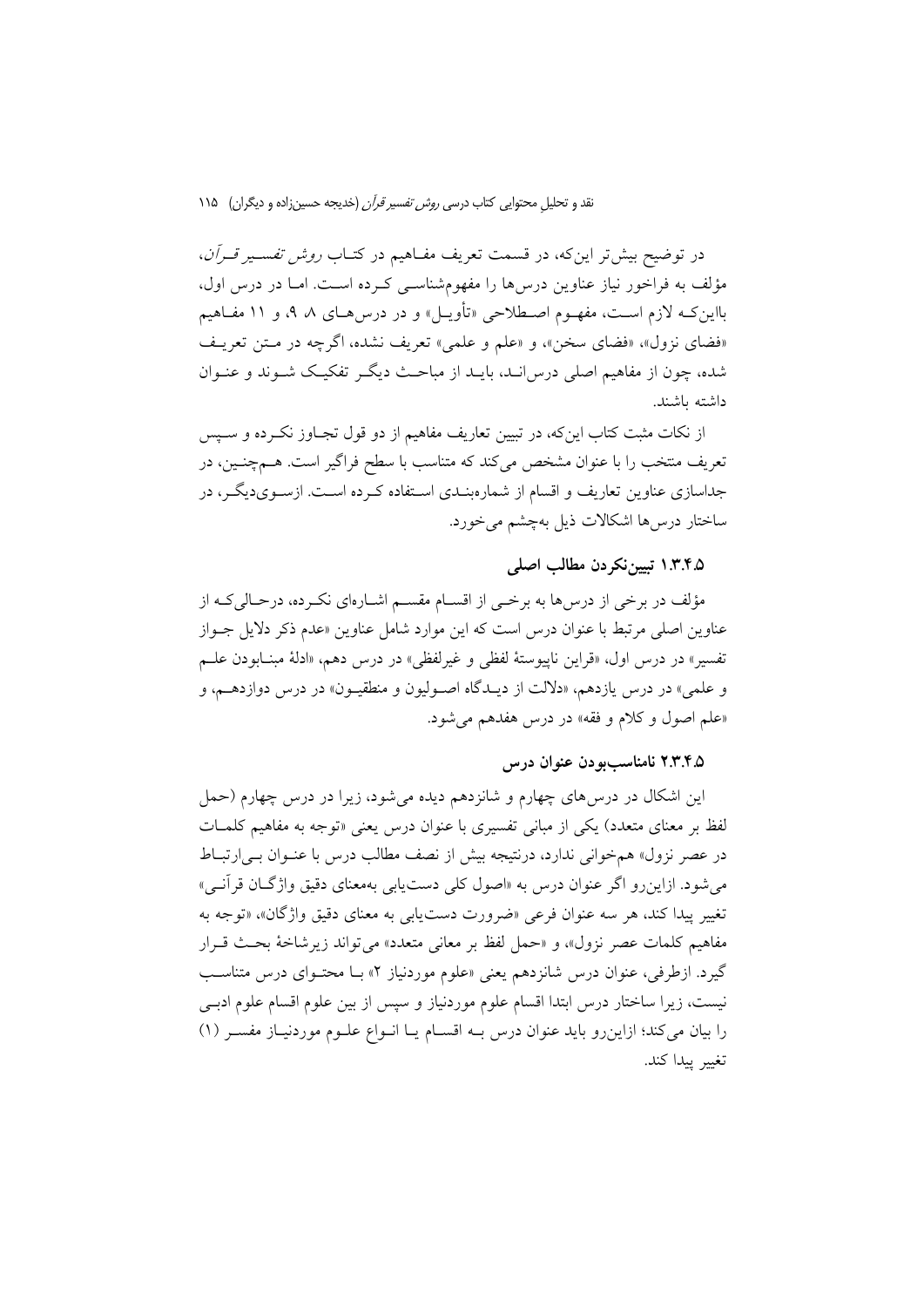#### ۳.۳.۴.۵ عنوان مبهم

این اشکال در یکی از عناوین فرعی درس سوم یعنی «تلاشهای نافرجام» دیده می شود.

#### ۴.۴.۶.۵ ادغام دو مبحث در یک عنوان

این اشکال در دروس یکم و هجدهم دیده میشود. در درس اول عنوان «مفهوم لغــوی و کاربرد قرآنی تفسیر» باید به دو زیرعنوان «مفهوم لغوی» و «کاربردهای قرآنی» تفکیک شــود. در درس هجدهم عنوان «تعریف و انواع دستهبندیهای شرایط مفسـر» در هـم ادغـام شـده است که باید در دو عنوان اصلی، ۱. معنای شرایط مفسر و ۲. انواع دستهبنـدیهـای شــرایط مفسہ ذکر شود.

۵.۳.۴.۵ رعایتنکردن ترتیب یا تقدم و تأخر در ذکر عناوین

این اشکال در درس پانزدهم است، با این توضیح که ابتدا بحث «تفاوت علـوم موردنیـاز با منابع تفسیر» بیان و سپس به بحث «ضرورت بحـث» اشـاره شــود؛ چــون اول بایــد عــدم اینهمانی مسئلهٔ این درس با درس پیشین اثبات شود تا بتـوان ضـرورت آن را بحـث کـرد. ازطرفي، چون در درس¢اي آينده مؤلف درصدد بيان «انواع علـوم موردنيـاز مفسـر» اسـت، بهتر است جاي عنــوان «انــواع و تعــداد علــوم موردنيــاز» و «ميــزان آگــاهـي مفســر از علــوم موردنیاز» عوض شود یا اینکه عنوان چهارم (توضیح انواع علوم موردنیـاز) در درس بعــدی گنجانده شود.

#### ۶.۳.۴.۵ استفاده از عناوین انتزاعی

این اشکال در درس۵ای سـیزدهم تـا هفـدهم بـا عنـاوین منـابع تفسـیر ۱ و ۲ و علـوم موردنیاز ۱، ۲، و ۳ وجود دارد که درواقع خود نوعی بیءنوانی است.

#### ۷.۳.۴.۵ ناهماهنگی بین قسیمها یا قسم با مقسم

این اشکال در درس های ۱۸، ۸، و ٦ است؛ بـا ایـن توضـیح کـه در درس هجـدهم «تعریـف و انـواع دسـتهبنـديهـاي شـرايط مفسـر»، «ويژگـیهـا و شـرايط ذاتـی»، و «ویژگیهای اکتسابی» بهمنزلهٔ عناوین اصلی نمی توانند قسـیم هـم باشـند، زیـرا در هـم تداخل دارند. همچنین در درس هشتم (لزوم بررسی مـوارد فضـای نـزول) نمـیٍ توانـد قسمی برای «زمان و مکان نزول» باشد و ازطرفی «مخصص نبودن فضای نـزول» نیـز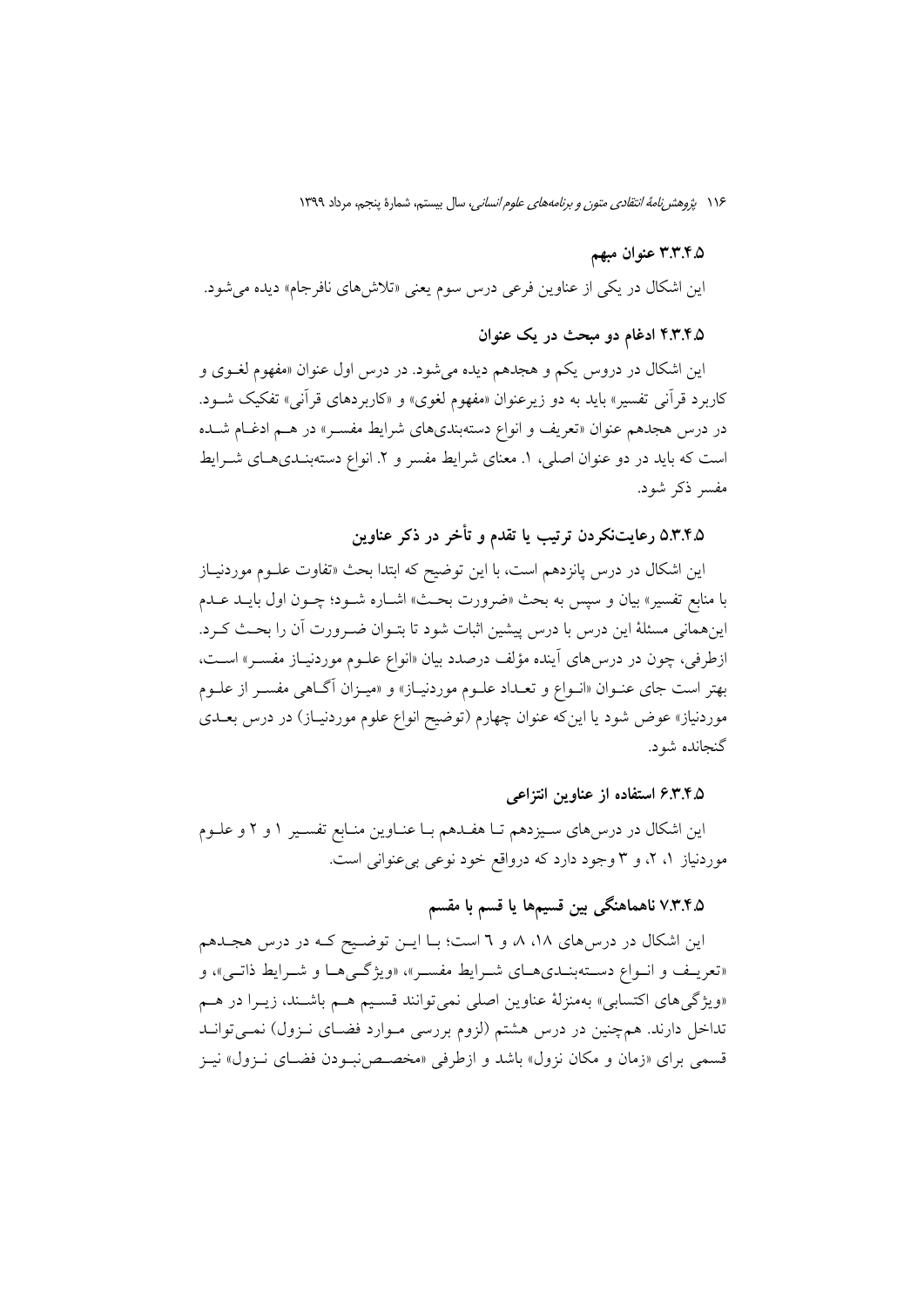نمی تواند برای «سبب نزول»، «شأن نزول»، و «زمان و مکان نزول» قسیم باشد؛ ازایــن(و میتوان عناوین را در چهار عنوان کلی ۱. تعریف فضای نزول، ۲. مصادیق فضای نـزول (با چهار زیرعنوان)، ۳. شرط قرینهبودن فضای نزول»، و ٤. مخصص نبودن فضای نـزول ارائه کرد. ازسویی، در درس هفتم عناوین «موارد کاربرد قرینهٔ صارفه و معینه» و «قراین پیوستهٔ لفظ»، که جزء عنـاوین اصـلیانـد، از عنـاوین فرعـی (اقسـام قرینـه) محسـوب میشوند. همچنین در مورد پنجم عنوان باید ایــنگونــه مطـرح شــود «قــراین پیوســته و ناپیوسته» و در ذیل هرکدام «لفظی و غیرلفظـی» توضـیح داده شـود تـا ارتبـاط مباحـث درسهای بعد هم برای مخاطب مشخص شود. ازطرفی، چون عناوین فرعی بحث ذکـر شده، می توان گفت کتاب با سطح شناخت هماهنگی دارد. ساختار اصلاحی ذیـل بــرای این درس پیشنهاد می شود: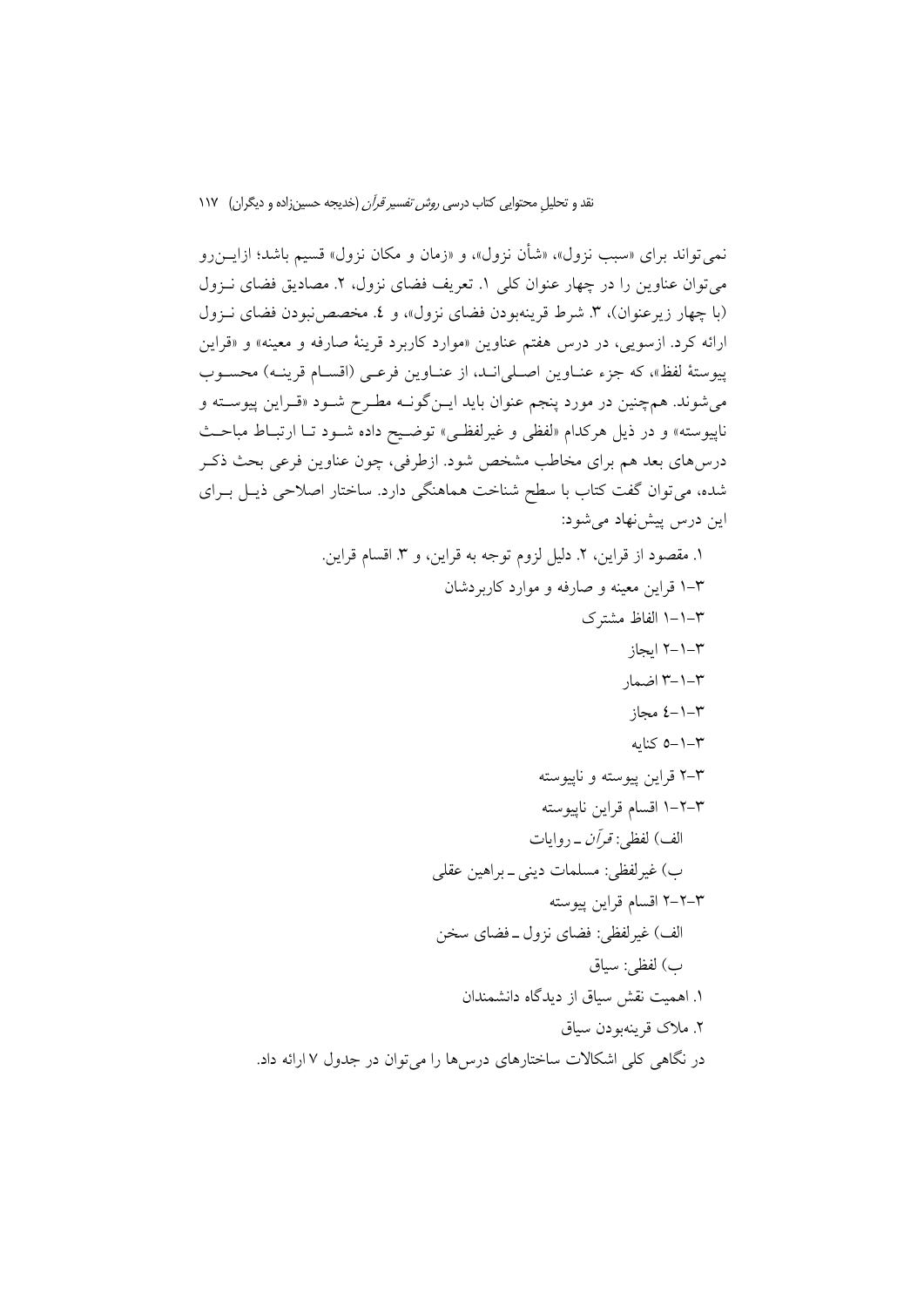|                                                 | سیر منطقی ساختار                                |                                                | هماهنگی ساختار با سطح فراگیر                |                      |  |
|-------------------------------------------------|-------------------------------------------------|------------------------------------------------|---------------------------------------------|----------------------|--|
| عدم رعايت ترتيب<br>در ذکر عناوین<br>اصلي و فرعي | تداخل مقسم و<br>اقسام و قسیمها در<br>برخي موارد | عدم هماهنگی<br>مفاهیم و گزاره<br>با سطح فراگیر | عدم ذکر عناوین<br>فرعی بحث در<br>برخي موارد | شمارهٔ درس           |  |
|                                                 |                                                 |                                                |                                             | $\blacklozenge$      |  |
| $+$                                             | $\boldsymbol{+}$                                |                                                | -                                           | ۲                    |  |
|                                                 |                                                 |                                                |                                             | $\mathbf{\breve{r}}$ |  |
| $\qquad \qquad +$                               | $\qquad \qquad +$                               |                                                |                                             | ۴                    |  |
| $\qquad \qquad +$                               | $\qquad \qquad +$                               |                                                |                                             | ۵                    |  |
|                                                 | -                                               |                                                |                                             | ۶                    |  |
| $\begin{array}{c} + \end{array}$                | $\pm$                                           |                                                |                                             | ٧                    |  |
|                                                 |                                                 |                                                |                                             | ٨                    |  |
| $\qquad \qquad +$                               | $\qquad \qquad +$                               | $\qquad \qquad +$                              | $\qquad \qquad +$                           | ٩                    |  |
| $\ddot{}$                                       | $\ddot{}$                                       | $^+$                                           | $^{\mathrm{+}}$                             | ١٠                   |  |
|                                                 |                                                 |                                                | $\qquad \qquad +$                           | $\mathcal{L}$        |  |
|                                                 |                                                 |                                                |                                             | $\mathbf{17}$        |  |
|                                                 |                                                 |                                                |                                             | $\mathsf{I}^\star$   |  |
|                                                 |                                                 |                                                |                                             | ۱۴                   |  |
|                                                 |                                                 |                                                |                                             | ۱۵                   |  |
|                                                 |                                                 |                                                | $^{+}$                                      | ۱۶                   |  |
| ٦                                               | $\mathbf{v}$                                    |                                                | $^{+}$                                      | $\mathsf{V}$         |  |
|                                                 |                                                 | $\mathbf{\breve{Y}}$                           | ۵                                           | ۱۸                   |  |
|                                                 |                                                 |                                                |                                             | فراوانى              |  |

جدول ۷. کاستی های ساختار درس ها

## ۴.۴.۵ کاستیهای محتوای دروس

در این کتاب متون کلیهٔ دروس از تازگی، اتقان محتوایی، و تناسب با سطح فراگیر برخـوردار است، اما میتوان به کاستیهای ذیل اشاره کرد: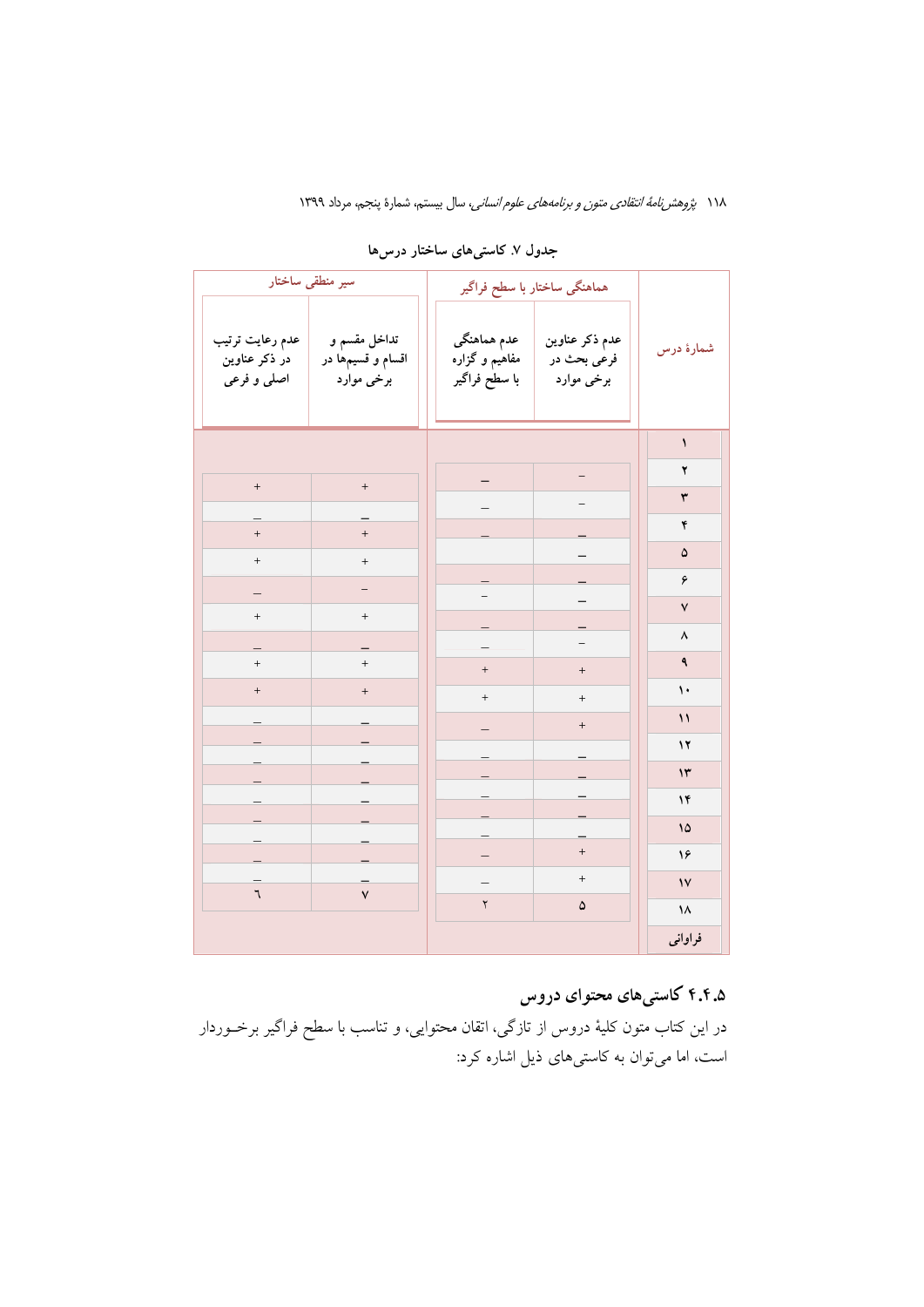#### ۱.۴.۴.۵ طولاني شدن يانوشتها

در درس اول صفحات ٦، ٧، ١١، ١١، ١٢، ١٥، و ١٦؛ درس دوم صفحات ٢٠، ٢١، ٢٦، و ٣٢؛ درس سوم صفحات ٣٨، ٤١، ٤٢، و ٤٣؛ درس چهارم صـفحات ٥٠، ٥١، و ٥٥؛ درس یــنجم صــفحات ٦٦، ٦٧، ٦٩، ٧٠، و ٣٣؛ درس ششــم صــفحات ٨٣ ٨٤، ٨٥ و ٧٧؛ درس هفتم صفحات ۹۷، ۹۸، ۱۰٤، ۱۰۵، و ۱۰۲؛ درس هشـتم صـفحات ۱۱۲ و ۱۱۳؛ درس نهــم صفحهٔ ١٢٢؛ درس دهـم صـفحات ١٤٣، ١٤٤، ١٤٥، ١٤٧، و ١٦٥؛ درس يـازدهم صـفحات ١٦٥، ١٧٠، و ١٧٤؛ درس دوازدهـــم صـــفحهٔ ١٨٥؛ درس ســيزدهم صـــفحهٔ ١٩٦؛ درس چهاردهم صفحهٔ ٢١٤؛ و درس هجـدهم صـفحهٔ ٢٧٦ كميـت يانوشـتهـاي ارجـاعي و توضیحی به میزانی زیاد شده که گاه نیمی از صفحهٔ کتاب را پر کرده است و این امـر باعـث خستگی و سردرگمی فراگیر میشود. نویسنده میتواند اطلاعات جانبی را درقالب پیوست بیاورد یا مطالب را ساده و بدون ابهام بیان کند که به پانوشتهای طولانی نیاز نباشد.

#### ۲.۴.۴.۵ اصلی شمردن مطالب پشتیبان یا ذکر مطالب نامرتبط

مؤلف در درس نهم دو عنوان «قرينهٔ ناپيوستهبـودن برهــانهــاي عقلــي» و «قرينــهنبــودن برخی برهانهای عقلی غیراًشکار و ظنی» را بیان کرده که این مطالب نمــیتوانــد از عنــاوین اصلي اين درس باشد، زيرا موضوعاً از بحث «تبيين فضــاي ســخن» بــهمنزلــهٔ قرينــهٔ پيوســتهٔ لفظي خارج اند، درحالي كه «براهين عقلي قطعي» قرينهٔ ناپيوستهانــد و «بـراهين عقلــي ظنــي» قرینهگی ندارند. پس باید یکی را به درس «قرینهٔ ناپیوسته» منتقل کرد و دیگری را از مطالـب يشتيبان اين درس بهحساب آورد.

### ٣.۴.۴.۵ تقسیم نامناسب حجم درس۵ا

درسهای یازدهم و چهاردهم حدود ۲۳ و ۲۵ صـفحه از کتـاب را بـهخـود اختصــاص دادهاند، درحالیکه بقیهٔ دروس بهطور متوسط ۱۳ الـی ۱۵ صـفحهانـد و ایــن امــر از تقســیم غیراستاندارد دروس حاکی است.

#### ۴.۴.۴.۵ اشارهنکردن به روشهای تفسیری در کتاب

مؤلف در دروس سیزدهم و چهاردهم بهطور کامل منابع تفسیری را معرفی کـرده اسـت، اما به این مطلب اشارهای نمی کند که استفاده از هریک از این منابع می تواند تعیین کنندهٔ یکسی از روشهای تفسیری (عقلی، نقلی، علمی، و غیره) باشد تـا فراگیــر را بــرای مرحلــهٔ بعــدی آموزش درس روشها و گرایشها آماده کند.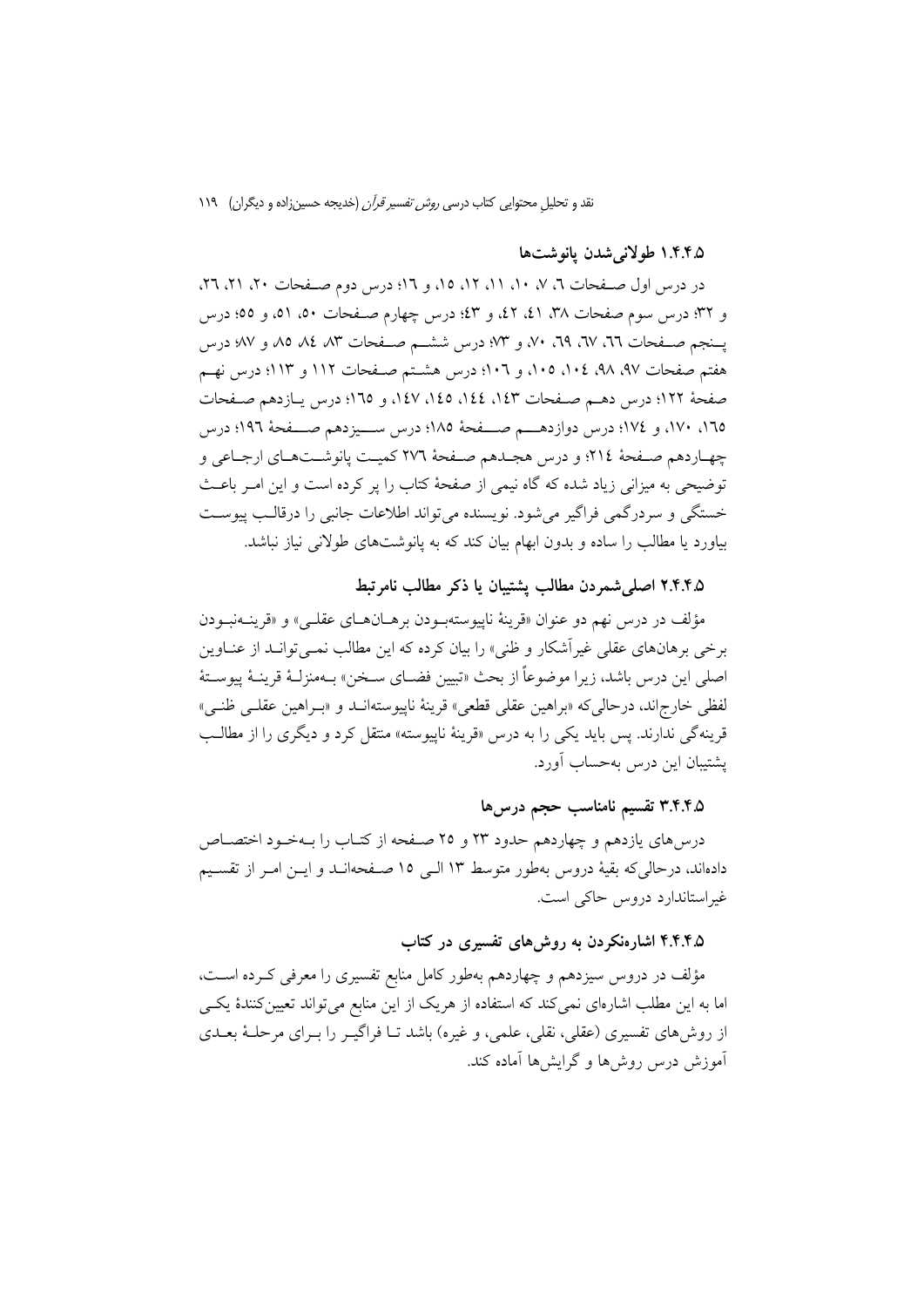#### ۵.۵ کاستی های خلاصهها

کتاب عنوانی با نام خلاصه ندارد، اما طبق بیان خود مؤلف در مقدمـهٔ هـر درس خلاصـهای دارد. ازاینرو، مراد ایشان از عنوان چکیده همان خلاصه است، درحالی کـه چنـین کـاربردی اشتباه است، زیرا چکیده اصطلاح فنی پژوهشــی اســت کــه در آن محقــق موضــوع تحقیــق، ضرورت، و اهداف مسئلهٔ یژوهشی را بیان می کند. سیس با بیان روش تحقیـق، دسـتاوردها، و نتايج عصارهٔ كار تحقيقي خود را در اختيار ديگران قـرار مـيدهـد. پـس واژهٔ چكيـده را نمی توان بهجای خلاصه استفاده کرد. همچنین این کتاب فاقد خلاصههایی است کـه دربـین درس بعد از عناوین اصلی برای مرور می آیند، اما خلاصـههـایی در انتهـای هــر درس دارد. خلاصهها بايد داراي ويژگيهاي «اكتفاكردن به ذكر مطالب مهـم و اصـلي»، «تبيـين خلاصـه با كلمات و عبارات متن (ويژگى استحبابى)»، «حفظ ترتيب منطقـى مطالـب (هـمسـويى بـا اهداف و متن)»، و «ذکرکردن خلاصــه در کــادری مجــزا» باشــند (بنگریــد بــه موریســون و دیگران ۱۳۸۷: ۳۲٤هـ ۴٤٥؟ مرادی ۱۳۹٦: ج ۱، ٦٩). با ملاکقراردادن این مـوارد خلاصــههـا را ارزياب*ي مي ک*نيم.

از نقاط قوت در همهٔ ۱۸ خلاصه اینکه، خصوصیت کوتاهی بـهدلیــل تجــاوزنکردن از صفحه و خصوصیت جداسازی متن خلاصه از متن درس وجود دارد. مطالب مهم و اصـلـی نيز در همهٔ درس۵ما، به جزء درس يانزدهم (در تبيين نكتهٔ اول)، بيان شده اسـت. البتــه همــهٔ نکات جزو مطالب اصلی بودند، اما گاهی در برخی دروس درمورد برخـی اهـداف نکتـهای بیان نشده است. مثلاً هیچ نکتهای درمورد هدف ۳ درس پـنجم، ۱ و ۳ درس ششــم، ٤ و ٥ درس هفتم، ٤ درس هشتم، ٣ درس نهم، ٣ درس دهم، ٢، ٣، و ٤ درس دوازدهــم، ٢ درس سیزدهم، ۱ درس چهاردهم، و ۳ درس هفدهم بیان نشده است.

سیر منطقی و ترتیب مطالب نیز در همهٔ خلاصهها، به جزء خلاصهٔ درس یازدهم نکـات ٨ و ٩، وجود دارد. ازايـن رو نكـات ٨ و ٩ در ايـن درس بايـد قبـل از نكتـهٔ ٥ قـرار گيـرد. ازسویی تمام خلاصهها شمارهگذاری شده، اما چون کتاب در سطح شناخت است، بهتر بـود از روش توصیفی استفاده می شد. در تمام خلاصهها نیز خلاصهکردن بهدرستی انجـام شــده بهجز مورد ٥ درس اول كه حذف موجب لطمهزدن به فهم معنا شده است؛ زيــرا طبــق مــتن درس اول، چهار معنای مذکور در نکتهٔ پنجم برای واژهٔ تأویل در صورتی اسـت کـه متعلــق واژهٔ تأویل آبات *قرآن* باشد، اما اگر متعلق تأویل «غیر آبات *قرآن*» باشد، چهار معنای مــذکور در شمارهٔ چهار را دارد. همهٔ این موارد از کاربردهای قرآنی و معــانی اســتعمالی واژهٔ تأویــل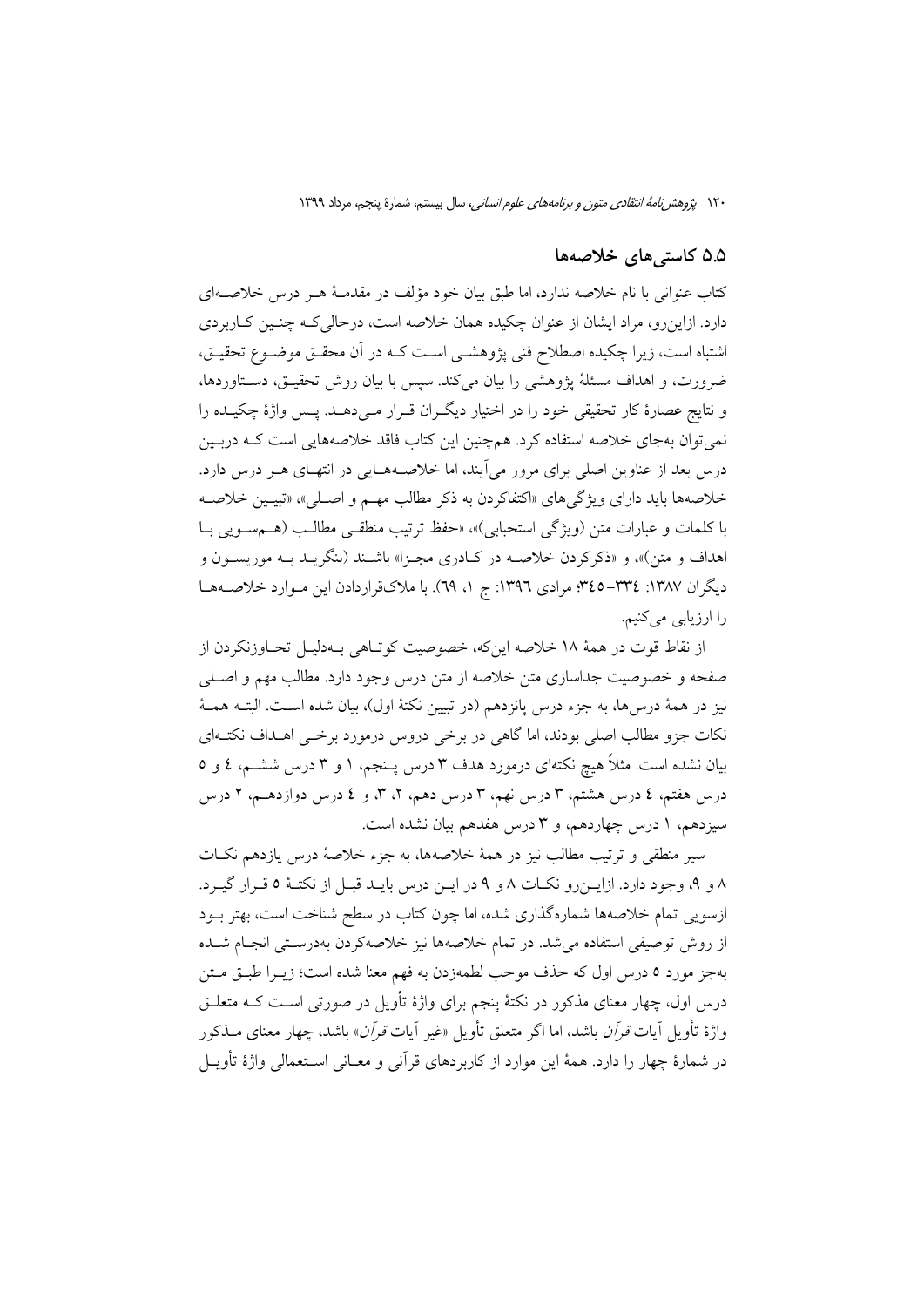در آیات قرآن است (ص ١١ و ١٢)؛ درحالی کـه بیـان مؤلـف گویـای ایـن مطلـب نیسـت؛ درنتیجه مؤلف اینجا حذف مخل را مرتکب شده، یعنی کلماتی را حذف کرده که به معنــای عبارت لطمه زده است. بااینکه نکات خلاصه به سادگی و روانی ارائه شدند، از ویراسـتاری بے نیاز نیستند.

### 9.۵ كاستى هاى فعاليت هاى تكميلى

نویسنده برای فعالیتهای تکمیلی کتاب در همهٔ درس هـا «خودآزمـایی» و در درس هـای ٦، ۰۷ A ، ۸ ، ۱۱، ۱۲، و ۱۷ «برای یژوهش» تدوین کرده است. بحث برای پـژوهش بایــد از كتاب حذف شود، زيرا براي يژوهش متناسب با سطح تسلط نه شناخت است. بـاتوجــهبـه اینکه فعالیت تکمیلی جزو درس محسوب میشود و بـرای تکمیـل درس در ذهـن فراگیـر است، بهتر بود مؤلف درمورد لفظ خودآزمـايي نيـز از لفـظ «تمـرين» اسـتفاده مـي كـرد. در ارزيابي تمرينات ويژگيهاي «تنوع تمرينات تشريحي»، «وجود تمرينات مهـارتي و دانشـي»، «وضوح»، و «تناسب با سطح كتاب و حجم هر درس» را بايد نسبت به كل تمرينـات كتـاب و شاخصههاي «استقلال تمرين»، «هماهنگي با اهداف»، و «طراحي در قالب جملـهٔ خبريــه» را باید در قیاس با هر سـؤال سـنجید (بنگریــد بــه ســیف ١٣٨٦: ١٥٩–٢٣٩؛ پــاکپور ١٣٩٠: ٢٦٢–٢٦٩؛ تقي يور ٢٣٩٠: ٢٢٤–٢٢٨؛ فتحي واجارِكاه ١٣٩٥: ٢٧٠). ازايــزرو ارزيــابي را در دو بخش دنبال مي کنيم.

۰.۵٪ ۱ ارزیابی برخی ویژگیها در مقایسه با کل تمرینهای کتاب

طبق بررسی تمرینهای هجده درس کتاب، همهٔ تمرینها کوتاه، واضـح، و متناسـب بــا ســطح کتاب است. علاوهبراین، تمرینها با حجم درس و توان فراگیر متناسب تنظیم شـده و از ایــن لحاظ تحسين برانگيز است، اما همهٔ سؤالات از لحاظ نوع سؤال كتبي و سطح سؤال (شـناختي، مهارتی، و نگرشی) فاقد تنوع|ند؛ زیرا همه از نوع سؤالات تشریحی بازپاسخ و شناختی|ند.

۵.۱۲.۶ ارزیابی برخی ویژگے ها در قیاس با هر سؤال

۱. سؤالات کلی: در ۷۰ مورد از ۱۰۷ سؤال مطرحشده در هجده درس کتــاب، تلفیــق دو یــا چند سؤال در یک سؤال دیده میشود؛ یعنی بهطور تقریبی ٦٥/٤٢ درصـد از سـؤالات ایـن مشکل را دارند که بهتفصیل در جدول ۸ نمایش داده می شود.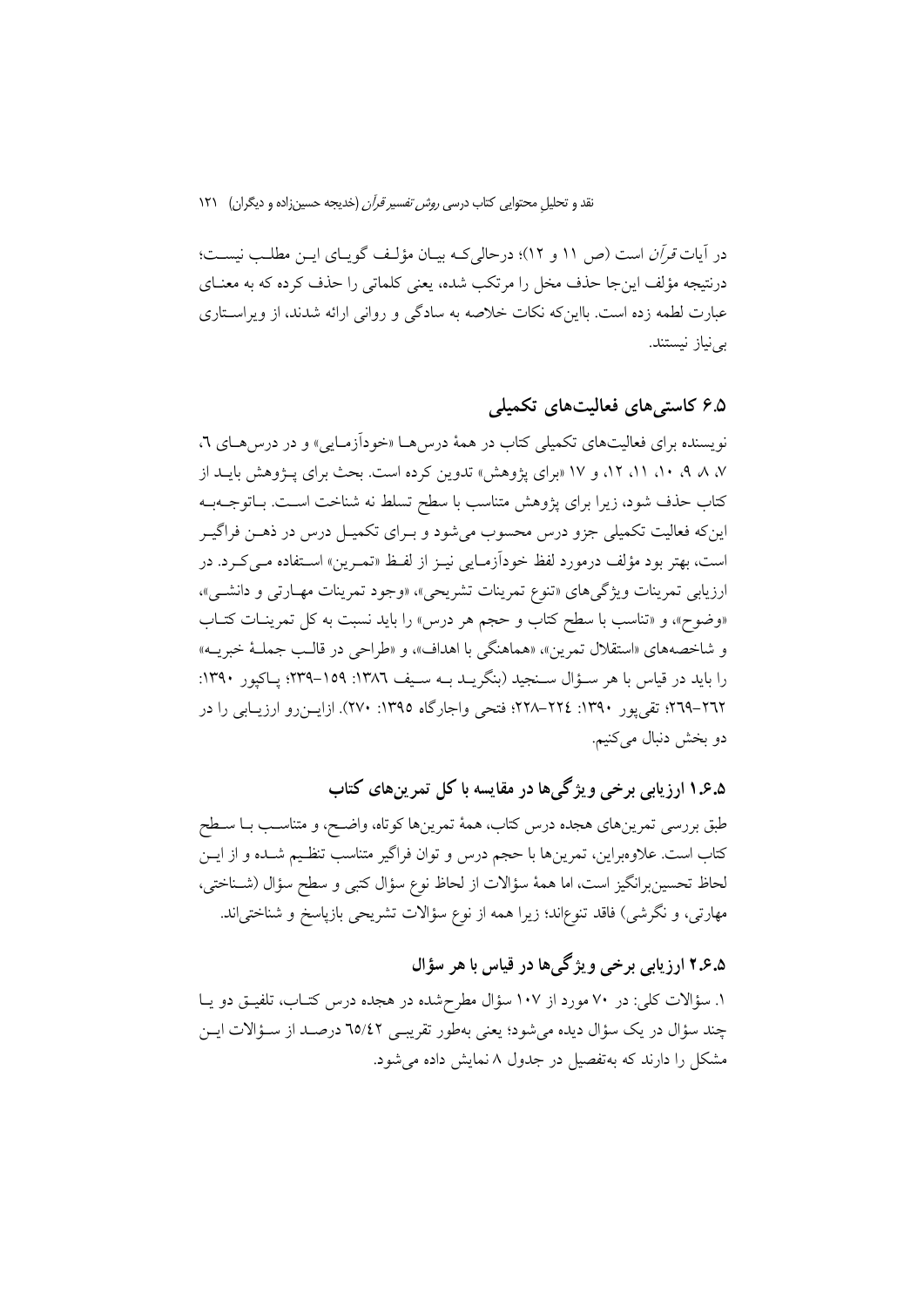| درصد                   | فراوانی اشکال | _ شمارهٔ سؤآ <mark>لات</mark><br><mark>دارای این اشکال</mark> | كل سؤالات هر<br>درس   | شمارهٔ درس    |
|------------------------|---------------|---------------------------------------------------------------|-----------------------|---------------|
| 7777                   | ٤             | ۳، ٤، ٥، و ٦                                                  | ٦                     | A.            |
| 7.27/A0                | ٣             | ۳، ۳، و ۷                                                     | $\sqrt{}$             | ۲             |
| 7.147.144              | ٢             | ه و ٦                                                         | ٦                     | ٣             |
| 7. V1 / 27             | $\pmb{\circ}$ | ۱، ۳، ٤، ٥، و ٦                                               | $\vee$                | ۴             |
| $7.2 \cdot$            | $\mathsf{r}$  | ٤ و ٥                                                         | $\pmb{\circ}$         | $\Delta$      |
| $\gamma_{\rm V}$       | $\mathsf{r}$  | ۲، ۳، و ٤                                                     | ٤                     | ۶             |
| 7.51/27                | $\pmb{\circ}$ | ۰، ۲، ٤، ۵، ۳، و ۷                                            | $\sqrt{}$             | Ÿ             |
| 7.07/TT                | $\pmb{\circ}$ | ۱، ۲، ۳، ۲، و ۵                                               | ٦                     | $\lambda$     |
| $\gamma_{\mathcal{N}}$ | ٦             | ۲، ۳، ٤، ۵، ۳، و ۷                                            | $\boldsymbol{\wedge}$ | ٩             |
| 7.1                    | ٣             | ۳، ٤، و ٥                                                     | $\pmb{\circ}$         | $\mathcal{N}$ |
| 7.07/TT                | $\pmb{\circ}$ | ۲، ۳، ٤، ٥، و ٦                                               | ٦                     | $\mathcal{N}$ |
| 7/1                    | ٤             | ۲، ۳، ۲، و ۵                                                  | $\pmb{\circ}$         | $\mathbf{Y}$  |
| 7.00/00                | $\pmb{\circ}$ | A, B, W, T, A                                                 | ٩                     | $\mathcal{N}$ |
| 7.1                    | ٣             | ۳، ٤، و ٥                                                     | ٥                     | $\mathcal{N}$ |
| 7.7.                   | ١             | ٣                                                             | $\pmb{\circ}$         | $\sqrt{2}$    |
| $7.1$ .                | $\pmb{\circ}$ | ۱، ۲، ۳، ۲، و ۵                                               | $\pmb{\circ}$         | ۱۶            |
| 7.1                    | ٣             | ۲، ٤، و ٥                                                     | $\pmb{\circ}$         | $\mathsf{N}$  |
| 7.1                    | ٦             | ۱، ۲، ۳، ۵، ۵، و ٦                                            | ٦                     | $\lambda$     |

جدول ٨ تلفيق دو يا چند سؤال در يک سؤال

باتوجهبه جدول ٨ این اشکال بیش ترین فراوانی را درسهای ١٦ و ١٨ و کم تـرین آن را در درس ۱۵ دارد.

۲. ناهماهنگی با اهداف: بیش تر سؤالات با اهداف هماهنگ و درراسـتای تقویـت آن۵ــا نوشته شده است، اما سؤالات ٥ از درس چهارم و پنجم، ٦ از درس پــازدهم، ٣ و ٤ از درس دوازدهــم، ۱ و ۳از درس شــانزدهم، و ۳از درس هفــدهم ايـــن ويژگـــي را ندارنـــد و هدف گذاری نشدهاند.

۳. طرح سؤالي تمرينها: ازآنجاكه طرح سـؤال بـهصـورت جملـهٔ اخبـاري و پرهيـز از سؤالی طرحکردن تمرینها در فرایند برقراری ارتباط با مخاطب تأثیر مثبـت دارد، در بررســی تمرینهای کتاب مشخص شد که بیش تر تمرینها (حدود ۹۰ تمرین) سؤالی طرح شــدند و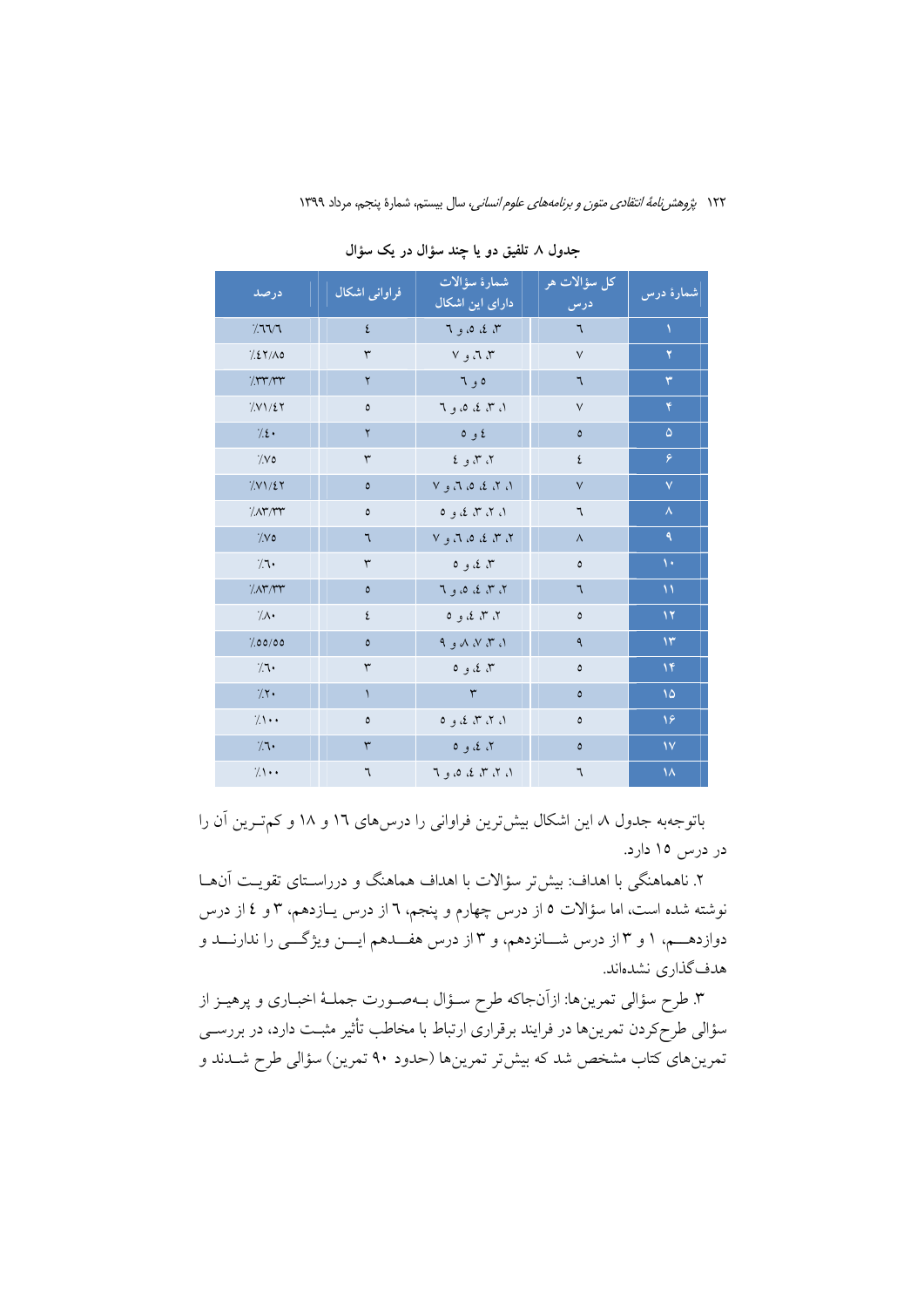فقط ١٧ تمرين از ١٠٧ تمرين با جملة اخباري طرح شدند كه تفصيل آن به اين شرح اسـت: تمرینهای ۳، ٤، و ٦ از درس دوم؛ ٦ از درس چهارم؛ ٤ از درس ششـم؛ ١ از دروس هفـتم و يـــــازدهم؛ ١ و ٤ از درس دوازدهـــــم؛ ١، ٣، ٥، و ٨ از درس ســــيزدهم؛ ٤ و ٥ از درس چهاردهم؛ ۲ از درس شانزدهم؛ ۳ از درس هفدهم.

### ۷.۵ کاستی های برای مطالعهٔ بیش تر

در این بخش از درس عنوان «منابعی برای مطالعهٔ بیشتر، بهاشتباه بـا عنـوان «بـرای مطالعـهٔ بیش تر» آمده است که باید اصلاح شود. ازسویی، بااینکه ارجاعات بسیار دقیـق و بــا تعیـین موضوع موردبحث و تعیین جلد و صفحه بـود، امـا در برخــی درس۵حـا بـا سـطح شـناخت هماهنگی ندارد، زیرا فراگیر را با اقوال دیگـر آشـنا مـی کنـد. بـرای نمونـه، در درس اول در زمینهٔ تعریف تفسیر، تبیین اقوال جدید، دیدگاه آلوسی، ابن عربی، ابوحیان، و غیره «در کتـاب عل*وم القرآن عند المفسرون» و اكثريت مفسران «در كتاب آقاي بابايي» وجود دارد يا در زمينــهٔ* تأويل و تفاوتش با تفسير در صـفحات آدرس دادهشـده از بابــايي ديــدگاه ابــن تيميــه ديــده می شود؛ درحالی که هدف از ارجاع آشنایی با بیان دیگر یا تکمیـل اطلاعـات درمـورد اقـوال موجود است، نه آشنایی با اقوال دیگر. ازاین٫رو باید این منابع بــه همــان صــفحات تعــاریف گفتهشده در متن محدود شود. این مشکل در ارجاعات دروس دوم تا پنجم نیز وجود دارد.

#### ٦. نتيجەگىرى

از تطبیق استانداردهای کتاب درسی بر کتاب *روش تفسیر قرآن* نتایج زیر بهدست می آید: کتـاب موردنقــد ۱۰۰٪ شاخصــههــاي کلــي کتــاب درســي را دارد، امــا از نظـر کيفيــت شاخصها در اجزای کتاب نقایصبی دارد. از ویژگیهای مثبت کتـاب «عنـوان مناسـب»، «مستندبودن»، «رواني»، و «ساختارمندي» است، اما مقدمهٔ كتاب راهكارهاي فهم بهتـر فراگيـر و قواعد کلی تدریس را ندارد. ازسویی ساختار کتاب، جز در درسهای ۲ و ۱٤، بـا سـطح شناخت متناسب است.

البته كليهٔ اهداف درس۵ا با تأكيــد بــر رفتــار موردانتظــار از يادگيرنــده يــا فراگيــر تنظـيم شدهاند، اما همهٔ اهداف اشکالهــای «ذکـر مخاطـب در هــدف» و «درنظـرنگــرفتن ســطوح یادگیری در اهداف» را دارند. همچنین از بین آنها ۱/۵٪، ۱/۸٪، ۹/۸٪، ۱۰/۱؛ ۱/۸٪، ۱۸/۸٪، ٢٤/٦٣٪، و ٦٦٦٦٪ بهترتيب اشكالهاي «عدم اختصاص هر هـدف بــه يـك رفتــار»، «عــدم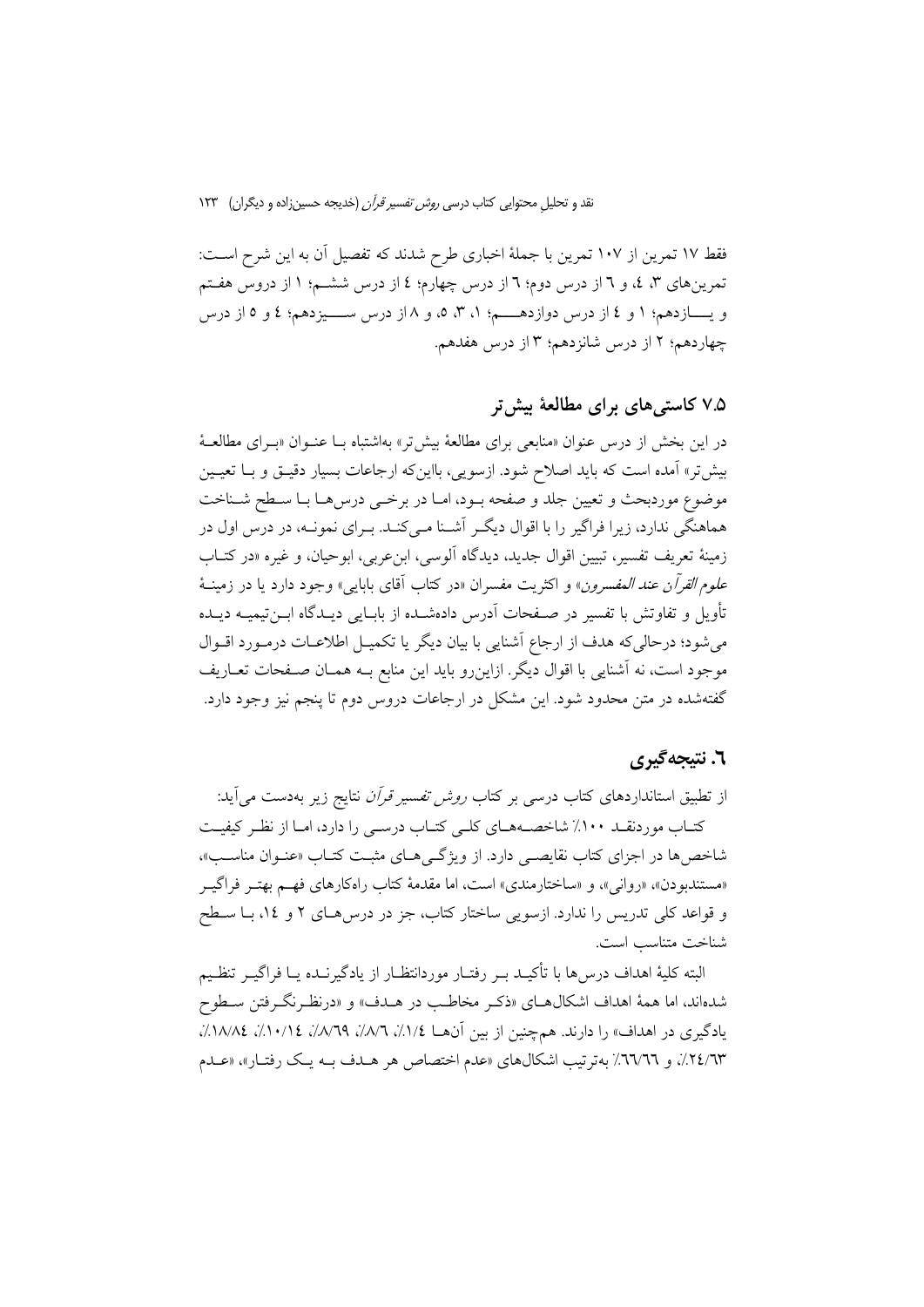تناسب با سطح كتاب»، «ابهام»، «طولاني بودن»، «ذكر هدف بهصورت سـؤال»، «عـدم قابليـت دست سي»، و «گنجاندن چند هدف در يک هدف» را دارند.

عمدهترين اشكال پيش سازمانها «ناتواني در برقراري ارتباط با درس قبـل و بعــد» اسـت كه نيمـى از آنهـا ايـن مشـكل را دارنـد. هـمچنـين اشـارهنكـردن بـه «اقسـام مقسـمهـا»، «نامناسـببـودن عنـوان درس» «ابهــام در عنــاوين»، «ادغــام عنــاوين»، «تقــديم و تــأخير در عناوین»، «وجـود عنــاوین انتزاعــي»، و «ناهمــاهنگي بــین قســیمهــا یــا قســم بــا مقســم» از مشکل های ساختار این کتاب است.

بیشترین نقص در خلاصههای دروس ناهماهنگی با اهداف است که در برخــی نکــات مشاهده می شود. تمارین دروس در اکثر موارد کوتاه و واضح و متناسب بــا حجــم درس و توان فراگیر تنظیم شده است، اما ٦٥/٤٢ درصد آنها دچار عدم استقلال در طرح سـؤال|نــد. توصیه میشود همهٔ تمرینهایی که با جملات سؤالی طرح شـدهانـد، بـه جمـلات اخبـاری تغییر پابند. عنوان «برای مطالعهٔ بیش تر» باید به «منابعی بـرای مطالعـهٔ بـیش تـر» تغییـر پابـد. اشکالات صوری درسهای کتاب را میتوان به شکل زیر ترسیم کرد:



نمودار ۱. اشکالات صوری درسهای کتاب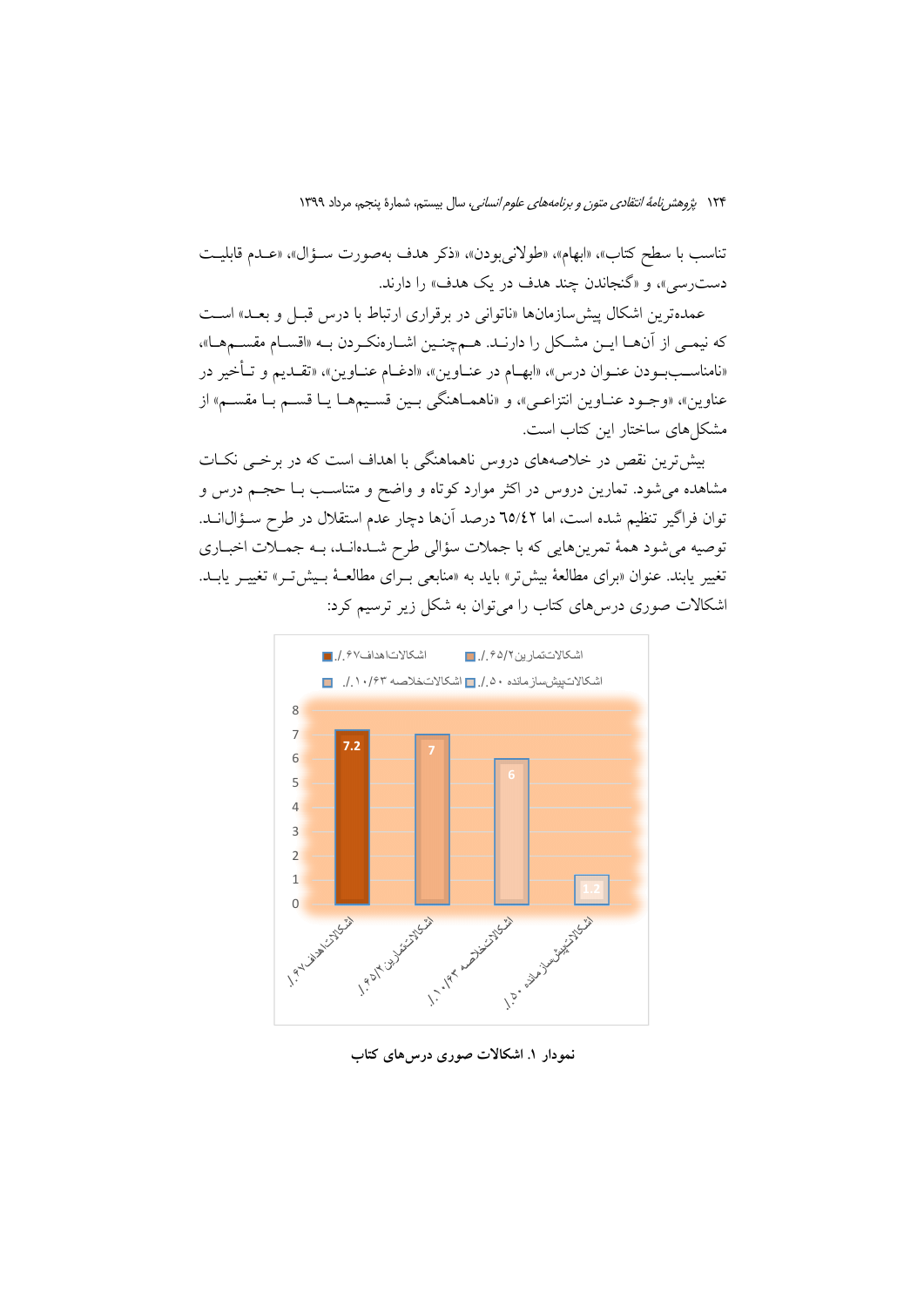## كتابنامه